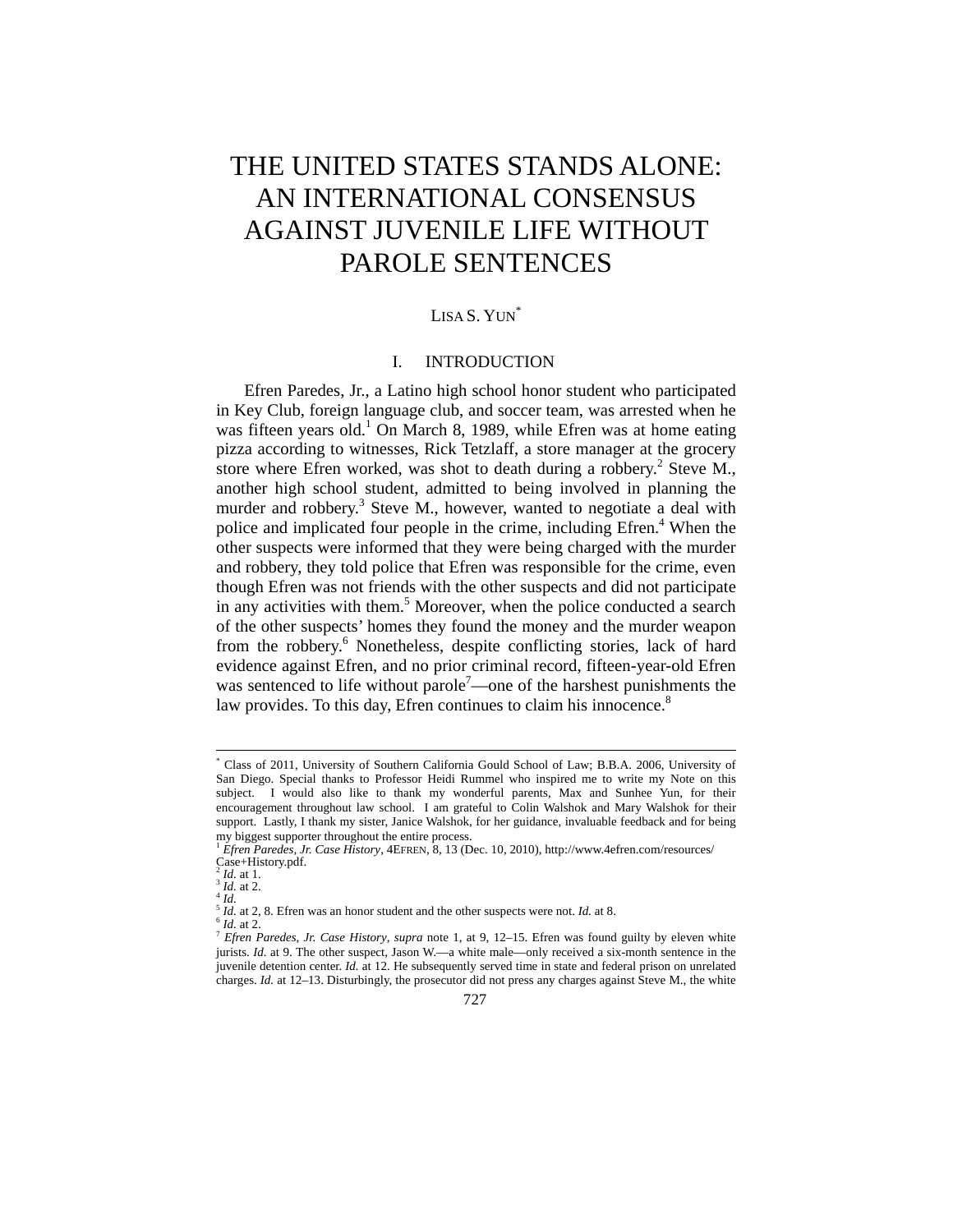Efren Paredes, Jr. is only one of many minors—those who are younger than eighteen years old—sentenced to life without parole ("LWOP").  $\overline{9}$  A recent study conducted by Human Rights Watch and Amnesty International revealed that there are currently at least 2574 inmates incarcerated in the United States who have been sentenced to spend the rest of their lives in prison without the possibility of parole for crimes they committed as adolescents.10 In the 2010 case, *Graham v. Florida,* the Supreme Court ruled that the Eighth Amendment prohibits LWOP sentences for juveniles who commit non-homicide crimes.<sup>11</sup> However, before the Court decided *Graham,* an estimated 109 juveniles received LWOP sentences for nonhomicides in the United States.12 Despite the landmark ruling in *Graham*, however, the United States continues to impose LWOP sentences on juveniles who commit homicide or felony murder. Twenty-six percent of juveniles serving LWOP sentences were convicted of felony murder even though the juvenile did not actually kill or even intend to kill anyone.<sup>13</sup>

While the United States continues to impose LWOP sentences on juvenile offenders who commit homicide and felony murder, this practice is uncommon elsewhere in the world.<sup>14</sup> Unlike the United States, most countries have ratified the United Nations Convention on the Rights of the Child ("CRC").<sup>15</sup> The CRC, if adopted by the United States, would offer

male who admitted to being an accomplice in the murder and robbery. *Id.* at 13. Steve M. has also subsequently been arrested and charged on numerous occasions for unrelated crimes. *Id.* 8 *Id.* at 21. 9 *See Sara Kruzan, Sentenced to Life Without Parole, NAT'L CTR. FOR YOUTH L.,* 

http://www.youthlaw.org/juvenile\_justice/6/sara\_kruzan/ (last visited Oct. 26, 2010). Sara Kruzan grew up with a drug addicted, abusive mother and a father who was in prison. *Id.* When Sara was only eleven-years-old, she met a thirty-one-year-old man named "G.G." who sexually molested her and used her as a prostitute. *Id.* Sara killed G.G. when she was sixteen. *Id.* She was subsequently tried as an adult and sentenced to LWOP. *Id.* Astoundingly, Sara's older male co-defendant, who was also involved in the murder, was never prosecuted. *Id.* <sup>10</sup> PAOLO G. ANNINO ET AL., JUVENILE LIFE WITHOUT PAROLE FOR NON-HOMICIDE OFFENSES: FLORIDA

COMPARED TO NATION (2009); HUMAN RIGHTS WATCH, STATE DISTRIBUTION OF ESTIMATED 2,574 JUVENILE OFFENDERS SERVING JUVENILE LIFE WITHOUT PAROLE (2009), available at<br>http://www.hrw.org/sites/default/files/related\_material/JLWOP\_Table\_May\_7\_2009.pdf [hereinafter<br>STATE DISTRIBUTION]. In this note, the words "min refer to individuals who are under the age of 18.<br><sup>11</sup> Graham v. Florida, 130 S.Ct 2011, 2034(2010) ("The Constitution prohibits the imposition of a life

without parole sentence on a juvenile offender who did not commit homicide. A State need not guarantee the offender eventual release, but if it imposes a sentence of life it must provide him or her with some realistic opportunity to obtain release before the end of that term.").<br><sup>12</sup> PAOLO G. ANNINO ET AL., *supra* note 10, at 2. "Non-homicide" refers to criminal convictions that do

not involve any type of homicide. It does not include convictions for felony murder or attempted homicides. 13 Barry C. Feld, *Unmitigated Punishment: Adolescent Criminal Responsibility and LWOP Sentences*,

<sup>10</sup> J.L. FAM. STUD. 11, 68 (2007).<br><sup>14</sup> Molly C. Quinn, Comment, *Life Without Parole for Juvenile Offenders: A Violation of Customary* 

*International Law*, 52 ST. LOUIS U. L.J. 283, 294 (2007). 15 *See generally* United Nations Convention on the Rights of the Child, *opened for signature* Nov. 20,

<sup>&</sup>lt;sup>15</sup> See generally United Nations Convention on the Rights of the Child, *opened for signature* Nov. 20, 1989, 1577 U.N.T.S. 3 (entered into force Sept. 2, 1990) [hereinafter CRC]; Jelani Jefferson & John W. Head, *In Whose "Best Interests"? – An International and Comparative Assessment of US Rules on Sentencing of Juveniles*, 1 HUM. RTS. & GLOBALIZATION L. REV. 89, 92, 103 (2008); Alice Farmer & Jennifer Turner, *Children of Lesser Rights: The United States Failure to Ratify the Convention on the*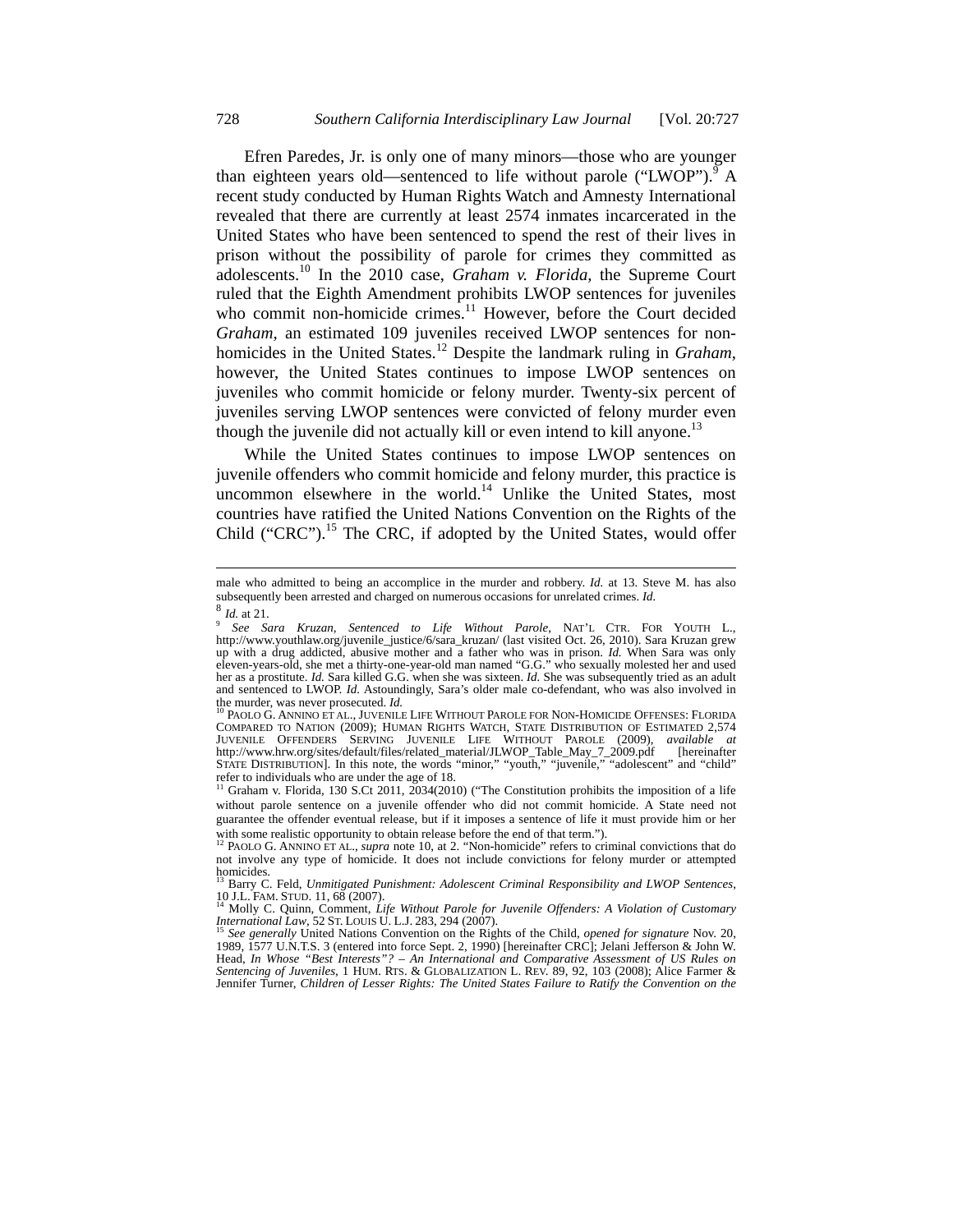protection to inmates who had been sentenced as a minor to life imprisonment without parole.<sup>16</sup>

This Note seeks to analyze the juvenile criminal justice systems in the United States in light of practices around the world, paying particular attention to the imposition of juvenile LWOP sentences. Part II of this Note focuses on international legal standards and practices relating to the imposition of LWOP for crimes committed as juveniles. Part III examines the evolution of U.S. laws and policies regarding juvenile justice. Part IV analyzes how the United States became one of the most punitive countries in the world in terms of juvenile criminal justice. This part pays special attention to the history of race and politics in the United States, which led to the tough-on-crime era. Part V focuses on recent neurological research on adolescent brains. Part VI notes current U.S. efforts to comport with international law and standards. Specifically, this part analyzes whether proposed legislation will actually mean freedom for inmates sentenced to LWOP as minors. Part VII concludes this Note by offering recommendations to current U.S. policies.

#### II. INTERNATIONAL STANDARDS AND PRACTICES AFFECTING JUVENILE JUSTICE

#### A. THE ADOPTION OF THE TREATY

There are many international juvenile sentencing standards; this Note, however, focuses mainly on the standards enumerated in CRC Article 37(a), (b) and (c). The United Nations adopted the CRC in 1989, and, as of 2008, 193 countries have formally agreed to be bound by its provisions.<sup>17</sup> Political leaders around the globe recognized that adolescents' rights were inadequately protected without an express treaty ensuring the welfare of minors. Thus, the CRC was drafted to guard the fundamental rights of minors and to safeguard the liberties of those sentenced to  $LWOP<sup>18</sup>$ 

Before delving into the details of CRC Article 37(a), it is important to note its drafting history. The drafting history demonstrates how some delegations considered the prohibition on life imprisonment of juvenile offenders as a necessary and crucial component of the CRC. The first draft, adopted in 1989, included a prohibition on life imprisonment of juvenile offenders, which survived subsequent redrafting.19 Furthermore, the provision on juvenile justice included in the final draft of the treaty reflected the international consensus against juvenile LWOP sentences. The

l

*Rights of the Child, in* HUMAN RIGHTS BEGIN AT HOME 33 (2009), *available at*  http://www.aclu.org/files/intlhumanrights/childrensrights/asset\_upload\_file948\_39509.pdf.<br><sup>16</sup> Farmer & Turner, *supra* note 15, at 34.<br><sup>17</sup> Id.; Jefferson & Head, *supra* note 15, at 103.<br><sup>18</sup> Farmer & Turner, *supra* no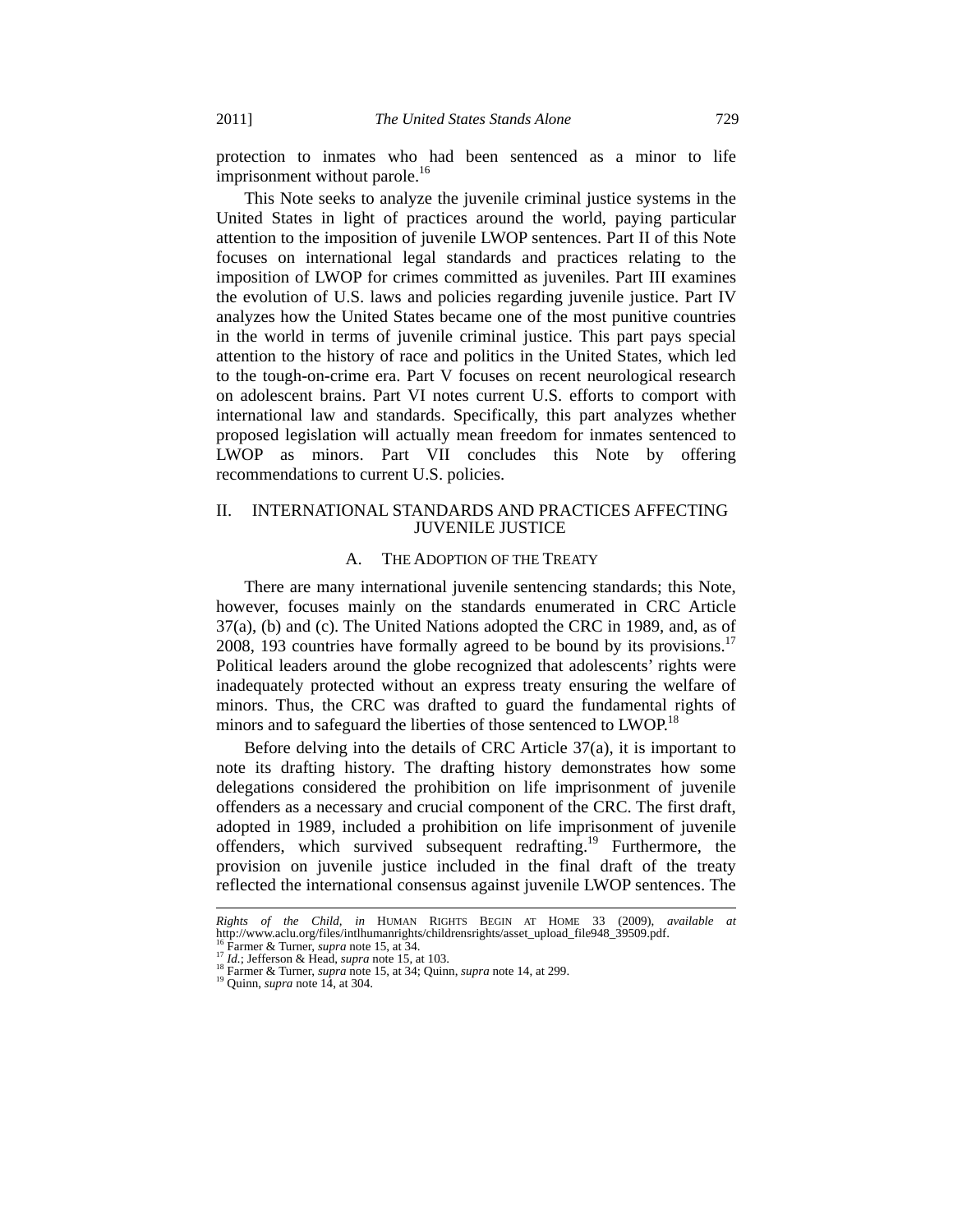treaty received "'precedent-setting global support,'" as more nations partook in the signing ceremony and ratified the CRC than any other United Nations human rights treaty.<sup>20</sup>

Article 37(c) sets the standards for separating adult and youth offenders, which will be discussed in detail in Part III.B. Article 37(a) of the CRC addresses the issue of LWOP and ensures that "[n]o child shall be subjected to torture or other cruel, inhuman or degrading treatment or punishment."<sup>21</sup> Specifically, "life imprisonment without possibility of release shall [not] be imposed for offences committed by persons below eighteen years of age." $2^2$  Further, subsection (b) states, "[t]he arrest, detention or imprisonment of a child shall be . . . for the shortest appropriate period of time."23 Thus, Article 37, in letter and spirit, makes clear that the practice of imposing LWOP on juvenile offenders runs contrary to the standards set forth in the CRC.

#### B. CUSTOMARY INTERNATIONAL LAW

The CRC codifies and echoes customary international practices by prohibiting juvenile LWOP sentences. The International Court of Justice, established in 1945 as the "principal judicial organ of the United Nations," has acknowledged customary international law as a source of law under Article  $38(1)(b)$  of its statute.<sup>24</sup> Customary international law is based on generally practiced international customs.<sup>25</sup> It is recognized as a legitimate source of international law that imposes legal obligations on countries to conform to customary norms.<sup>26</sup> According to the Restatement (Third) of Foreign Relations Law of the United States, "[c]ustomary international law results from a general and consistent practice of states followed by them from a sense of legal obligation."<sup>27</sup>

To qualify as a customary international law, two elements must be met. First, there must be "general and consistent state practice."<sup>28</sup> A prohibition against imposing juvenile LWOP adequately meets this first requirement. The vast majority of countries expressly prohibit LWOP sentences for

<sup>&</sup>lt;sup>20</sup> *Id.* at 305 (quoting Cynthia Price Cohen, *The Role of the United States in Drafting of the Convention on the Rights of the Child,* 20 EMORY INT'L L. REV. 185, 185 (2006)).

on the Rights of the Child, 20 EMORY INT'L L. REV. 185, 185 (2006)).<br><sup>22</sup> CRC, *supra* note 15.<br><sup>22</sup> Id.<br><sup>24</sup> Ile Court, INTERNATIONAL CT. OF JUST., http://www.icj-cij.org/court/index.php?p1=1 (last visited Oct. 26,<br><sup>24</sup> T Bevans 1179, *available at* http://www.icj-cij.org/documents/index.php?p1=4&p2=2&p3=0. The ICJ Statute establishes a vital part of U.N. Charter, Article 92.<br><sup>25</sup> Quinn, *supra* note 14, at 285.

<sup>26</sup> Id.<br>
27 RESTATEMENT (THIRD) OF FOREIGN RELATIONS LAW OF THE UNITED STATES § 102(2) (1987).<br>
<sup>27</sup> RESTATEMENT (THIRD) OF FOREIGN RELATIONS LAW OF THE UNITED STATES § 102(2) (1987).<br>
<sup>28</sup> Quinn, *supra* note 14, at 295. has sovereignty over a particular area and population, as opposed to political units like the states in the U.S.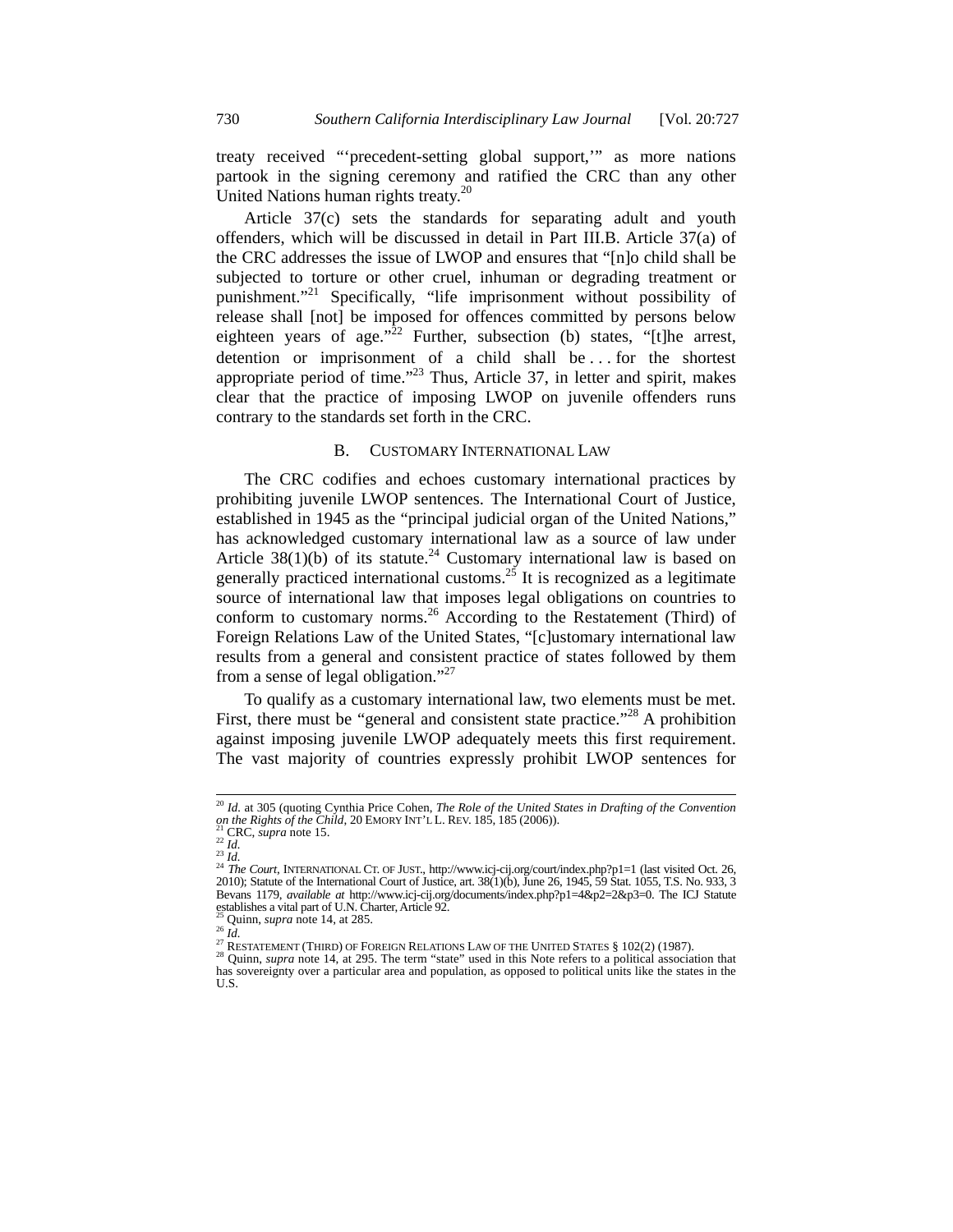juvenile offenders: 192 countries are party to the precedent-setting CRC, and the United States is the only country that still practices such sentencing.<sup>29</sup> In addition to the CRC, juvenile LWOP sentences violate other international treaties, including: the International Covenant on Civil and Political Rights; the United Nations Standard Minimum Rules for the Administration of Juvenile Justice; the United Nations Guidelines for the Prevention of Juvenile Delinquency; the United Nations Convention Against Torture and Other Cruel, Inhuman, or Degrading Treatment; the American Declaration of Rights and Duties of Man; and the Inter-American Convention to Prevent and Punish Torture.<sup>30</sup> Some of these treaties will be discussed in more detail below.<sup>31</sup>

The second element, opinio juris, is the subjective element of customary international law, which requires states to follow a "practice from a sense of legal obligation." $32$  The fact that countries known to have previously sentenced juvenile offenders to LWOP, have abrogated this practice after ratifying the CRC, is strong evidence of opinio juris.<sup>33</sup> Furthermore, Article 45 of the CRC allows non-governmental organizations to ensure state compliance with the treaty.<sup>34</sup> State supervision by these organizations provides additional evidence that countries have abolished the practice of sentencing juveniles to LWOP due to a sense of legal obligation. Hence, the opinio juris requirement is satisfied.

#### C. COUNTRIES IN CONFORMITY WITH CUSTOMARY INTERNATIONAL LAW

Very few countries have sentenced child offenders to LWOP. South Africa and Tanzania, both of which admitted to dispensing LWOP sentences on juvenile offenders, changed their practices and have given adolescents who were sentenced to LWOP the opportunity to receive parole.<sup>35</sup> Specifically, in 1999, South Africa reported that it had four juveniles serving LWOP sentences.<sup>36</sup> Today, no minors serve LWOP sentences in South Africa and neither Tanzania nor South Africa sentences adolescents to LWOP.<sup>37</sup>

In addition, even countries such as Burkina Faso and Kenya, which had laws allowing juvenile LWOP sentences but no documented instances, have

 <sup>29</sup> Connie de la Vega & Michelle Leighton, *Sentencing Our Children to Die in Prison: Global Law and Practice*, 42 U.S. F. L. REV. 983, 1015–16 (2008). *Accord* Quinn, *supra* note 14, at 295. *See infra* Part  $III.A.$ 

<sup>30</sup> Juvenile Justice Reform Committee, *Life Without Parole For Juvenile Offenders*, AM. ACAD. OF CHILD & ADOLESCENT PSYCHIATRY (June 2009), http://www.aacap.org/cs/root/policy\_statements/life\_ without\_parole\_for\_juvenile\_offenders.<br><sup>31</sup> See infra Part III.A-B.<br><sup>32</sup> Quinn, *supra* note 14, at 300.

<sup>33</sup> See infra Part II.C.<br>
34 Quinn, *supra* note 14, at 302.<br>
<sup>35</sup> de la Vega & Leighton, *supra* note 29, at 996–1001.<br>
<sup>36</sup> *Id.* at 999.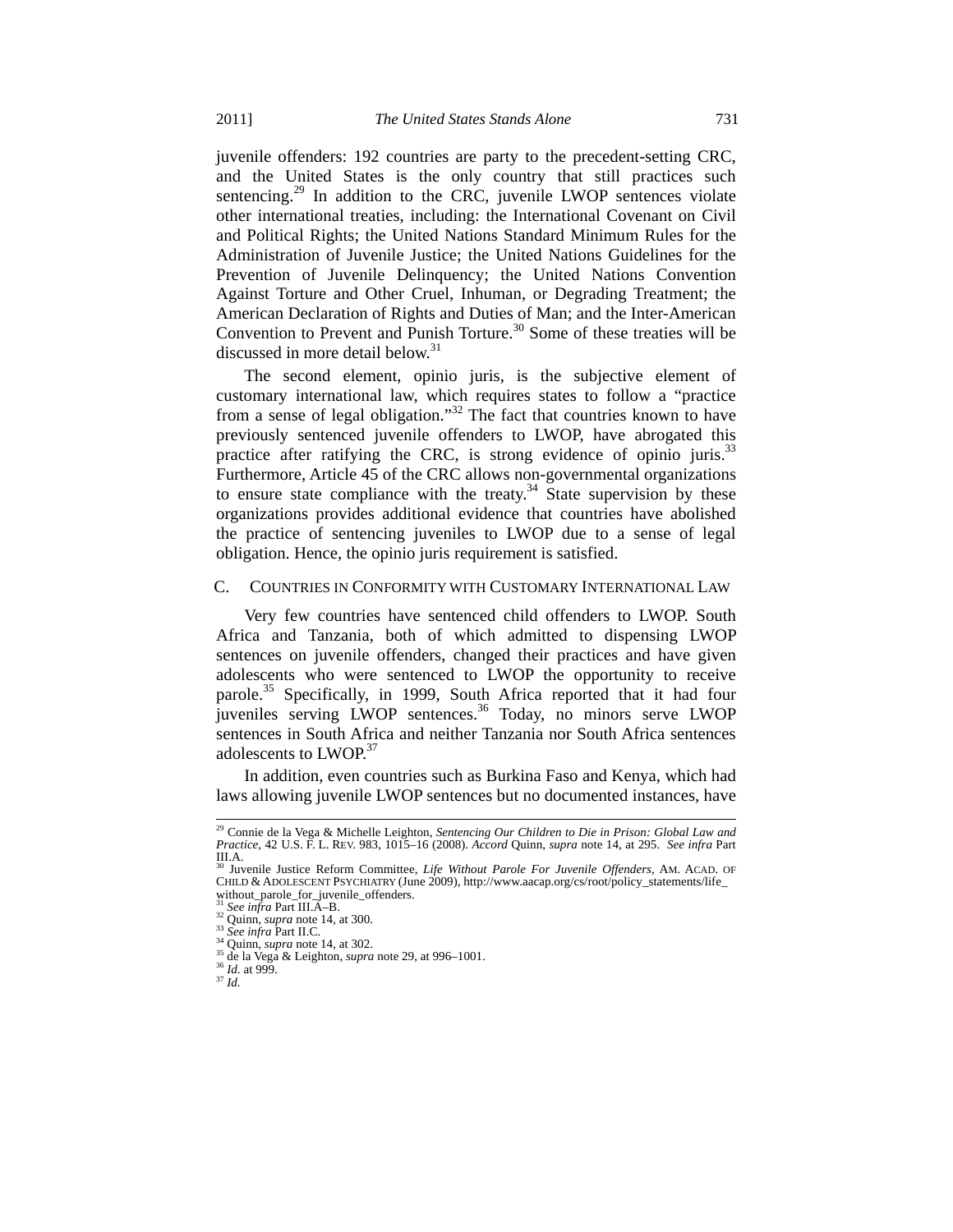amended their laws to prohibit it.<sup>38</sup> Further, Australian law allows for juvenile LWOP sentences, but there are currently no juveniles serving LWOP.<sup>39</sup> Nonetheless, Australia has adopted the provisions of the CRC, and is therefore obligated to bar the practice of imposing LWOP sentences on persons under the age of eighteen. Laws in these aforementioned countries have come to reflect the international standards by prohibiting LWOP sentences.

Many countries have also followed the CRC's "shortest appropriate period of time" standard in their juvenile sentencing practices. For example, Spain's law provides that police detention of minors cannot last any longer than twenty-four hours.<sup>40</sup> Also, South Africa changed its constitution to include that a "child may be detained only for the shortest appropriate period of time."<sup>41</sup> Thus, it is apparent that most countries' laws and practices seek to comport with international standards on fairness in juvenile justice.

# III. THE UNITED STATES PRACTICE OF IMPOSING JUVENILE LWOP SENTENCES

# A. THE UNITED STATES STANDS ALONE

The United States and Somalia are the only two countries that have not ratified the CRC.<sup>42</sup> In 2006, the United Nations Committee Against Torture—an organization that monitors implementation of the United Nations Convention against Torture and Other Cruel, Inhuman or Degrading Treatment or Punishment, which the United States is a party to—criticized the United States for its practice of condemning juveniles to LWOP.<sup>43</sup> The committee expressed its disapproval, stating "[t]he State party should ensure that no such child offender is sentenced to life imprisonment without parole, and should adopt all appropriate measures to review the situation of persons already serving such sentences."<sup>44</sup> Further, the committee opined that juvenile life sentences "could constitute cruel, inhuman or degrading treatment or punishment."<sup>45</sup> The committee also expressed its concerns regarding U.S. laws that allow juvenile offenders to

<sup>&</sup>lt;sup>38</sup> *Id.* at 1005.<br><sup>39</sup> *Id.* at 1005.<br><sup>41</sup> Jefferson & Head, *supra* note 15, at 122–23.<br><sup>41</sup> *Id.* at 123.<br><sup>43</sup> *Id.* at 123.<br><sup>43</sup> Quinn, *supra* note 14, at 299; Human Rights Comm., *Consideration of Reports Submitted Parties Under Article 40 of the Covenant: Concluding Observation of the Human Rights Committee: United States of America*, ¶ 34, U.N. Doc. CCPR/C/USA/CO/3 (Sept. 15, 2006) [hereinafter *Concluding Observations*].<br><sup>44</sup> *Concluding Observations*, *supra* note 43, at 11.<br><sup>45</sup> de la Vega & Leighton, *supra* note 29, at 1011; Comm. Against Torture, *Monitoring the Prevention of* 

*Torture and Other Cruel, Inhuman, or Degrading Treatment or Punishment*, OHCHR http://www2.ohchr.org/english/bodies/cat/ (last visited Oct. 26, 2010).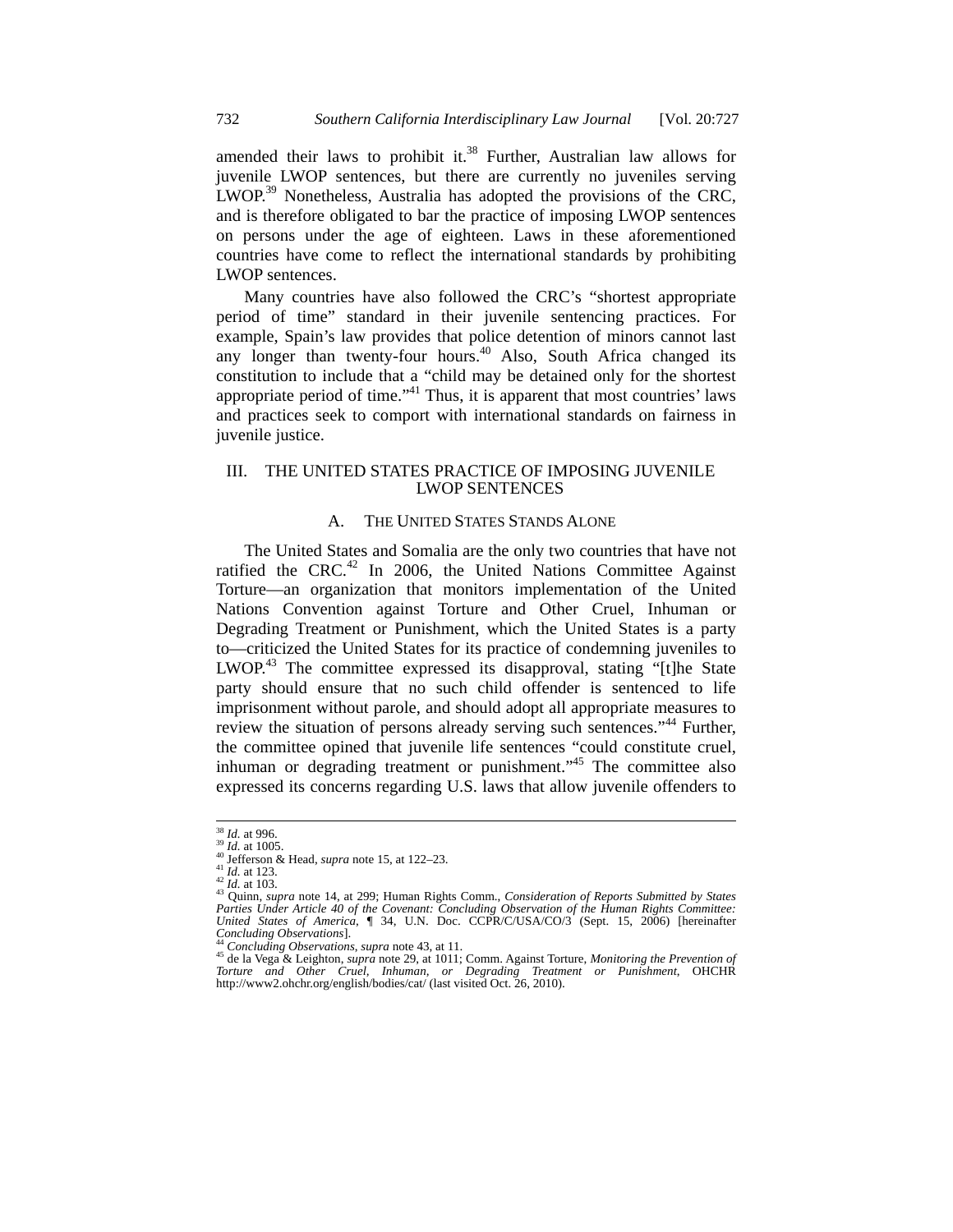receive LWOP sentences, especially given how this extreme punishment is not limited to extraordinary circumstances.<sup>46</sup>

In July of 2006, the United States was called to testify before the Human Rights Committee ("the Committee"), which enforces the International Covenant on Civil and Political Rights, in Geneva, Switzerland.<sup>47</sup> The U.S. delegation advised the Committee that child offenders who received LWOP sentences were the "worst of the worst."48 Instead of ratifying the CRC, the United States placed a reservation on the treaty agreeing to only treat adolescents as adults in exceptional circumstances. $^{45}$  Yet, it is clear that this draconian punishment in the United States is not reserved for "extraordinary circumstances." Although *Graham* prohibits LWOP sentences for non-homicide crimes, juvenile offenders in the United States still may receive LWOP sentences for homicide and felony murder.<sup>50</sup>

Furthermore, 26 percent of adolescents serving LWOP sentences were convicted of felony murder even though the child did not kill anyone and was just an accomplice to a murder.<sup>51</sup> For example, in *People v. Petty*, the Michigan Supreme Court affirmed a LWOP sentence that was imposed on a fifteen-year-old boy who did not kill the victim, but encouraged his twelveyear-old accomplice to kill the victim.<sup>52</sup>

I'm confronted by members of my own government in Geneva who are claiming that these children are hardened criminals who have been convicted of the gravest of offenses, that they are the worst of the worst, and that we use the sentence only in rare cases. And it's embarrassing. It's embarrassing for me as a human rights attorney, but it's also embarrassing for me as an American. . . . I'm embarrassed by the use of life without parole against child offenders in the United States. I'm embarrassed by the audacity of the United States to impose this punitive and final sentence on children, to not give them a second chance. . . .

<sup>&</sup>lt;sup>46</sup> *Concluding Observations, supra* note 43, at 11. Efren Paredes's, case, discussed earlier, is an example of an extraordinary circumstance that lends support to the committee's criticism. of an extraordinary circumstance that lends support to the committee's criticism. 47 Frontline, *When Kids Get Life: Interviews: Alison Parker, Senior Researcher, Human Rights Watch*,

PBS (May 8, 2007), http://www.pbs.org/wgbh/pages/frontline/whenkidsgetlife/interviews/parker.html [hereinafter *Interviews: Alison Parker*]. 48 *Interviews: Alison Parker*, *supra* note 47. Alison Parker, a senior researcher for Human Rights Watch,

traveled to Geneva in 2006 where the U.S. delegation claimed to only be punishing children with LWOP sentences in exceptional circumstances. *Interviews: Alison Parker*, *supra* note 47. In an interview conducted by Frontline, Ms. Parker stated:

<sup>[</sup>T]his has really made us a pariah in the international community, and it's something that I'm very embarrassed about.<br>Interviews: Alison Parker, supra note 47.

*Interviews: Alison Parker*, *supra* note 47. Concededly, the U.S. has one of the highest rates of homicide in the world. However, even countries with higher rates of homicide (Columbia, South Africa, Jamaica, Venezuela, Russia, Mexico, Estonia, Latvia, Lithuania, and Thailand) are parties to the CRC. *Juvenile Homicide*, YOUTH VIOLENCE PROJECT, http://youthviolence.edschool.virginia.edu/juvenileviolence/juvenile-homicide.html (last visited Oct. 26, 2010).

<sup>50</sup> Graham v. Florida, 130 S.Ct. 2011 (2010). *See* Marsha Levick. *Kids Really Are Different: Looking Past Graham v. Florida*, 87 CRIM. L. REP. 1, 3 (July 14, 2010) ("*Graham* itself opened the door to extending its ruling to juvenile felony murder cases.").

<sup>&</sup>lt;sup>51</sup> Feld, *supra* note 13, at 68.<br><sup>52</sup> 665 N.W2d 443, 445 (Mich. 2003); see discussion of Dillon P. *infra*.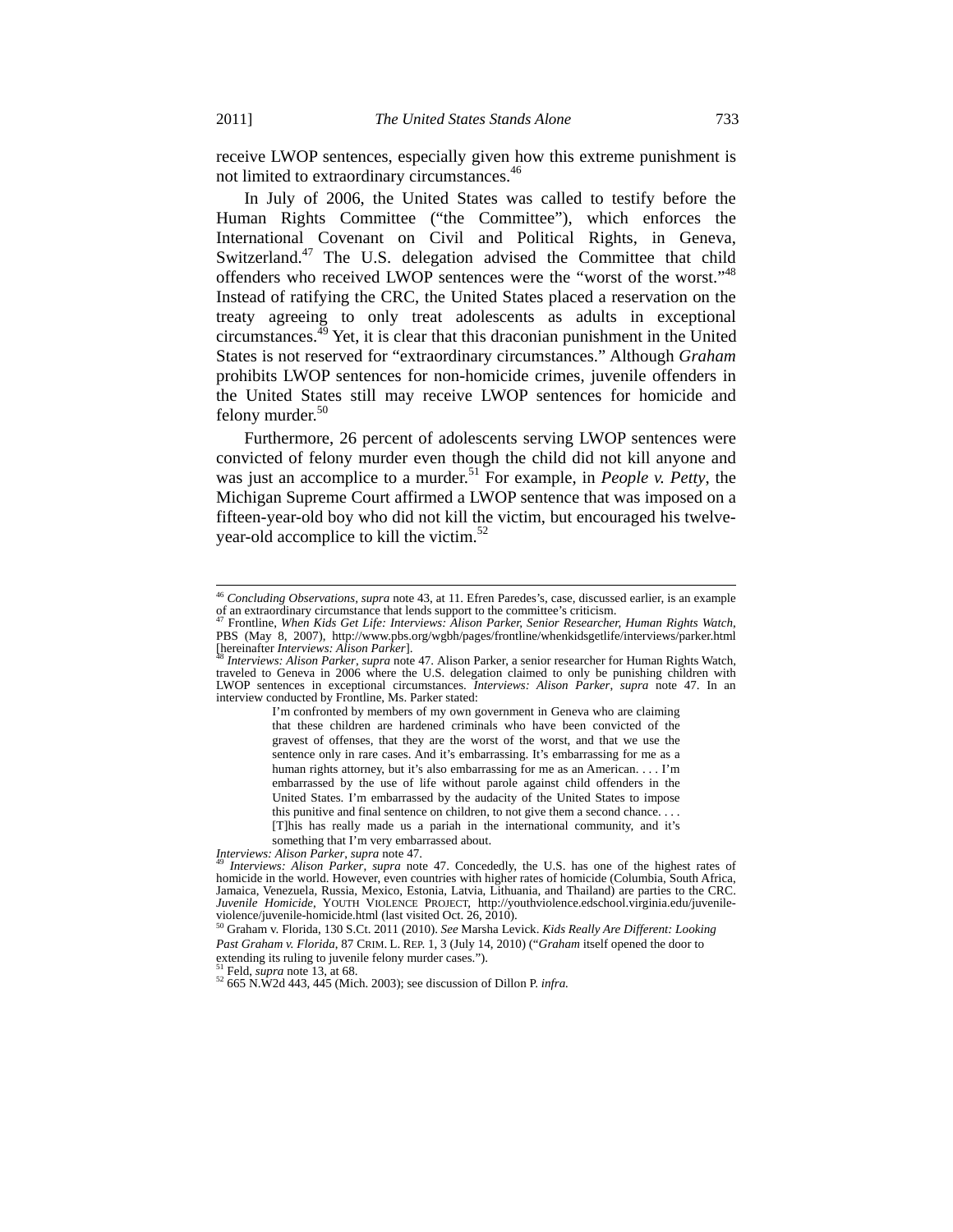Because of the varying degrees of participation presented in felonymurder cases, imposing LWOP sentences under the felony-murder doctrine also creates a problem of constitutionality. Imposing the same LWOP sentence on a juvenile defendant who minimally participated in a crime, as would be imposed on an adult who substantially participated in the crime, reeks of inconsistency. For example, Dillon P. was seventeen years old when he was convicted of first degree felony murder.<sup>53</sup> On the day of the murder, Dillon met with two friends—a fifteen-year-old and an eighteenyear-old.<sup>54</sup> Dillon and his friends got into a fight with two university students.<sup>55</sup> Dillon admits that he initiated the fight, knocking one of the students to the ground.<sup>56</sup> The fifteen-year-old acquaintance subsequently stabbed and killed the student, while the eighteen-year-old stole the students' wallets.<sup>57</sup> Dillon explained that he did not know that the other juvenile was carrying a knife or that his acquaintances were going to rob the students.<sup>58</sup> Nonetheless, Dillon was sentenced to LWOP.<sup>59</sup> The fifteenyear-old who stabbed and killed the victim was sentenced to twenty years for first degree murder, but was released after serving ten years.<sup>60</sup> The eighteen-year-old pleaded guilty to manslaughter for a twelve-year to twenty-year sentence.<sup>61</sup> He was also released after serving ten years.<sup>62</sup> Meanwhile, Dillon has served eighteen years in prison and will spend the rest of his life there.<sup>63</sup>

As more fully discussed below, a study comparing LWOP sentences imposed on minors and adults shows that minors frequently receive harsher sentences than their adult counterparts. $64$  Notably, between 1985 and 2001, adolescents convicted of murder were more likely to be sentenced to LWOP than were adults.<sup>65</sup> Because of inconsistencies in sentencing, inter alia, the law should refrain from imposing these disproportionate sentences and instead take into account the less-culpable nature of juveniles, especially juveniles convicted of non-homicides.

<sup>&</sup>lt;sup>53</sup> CHILDREN'S LAW CTR. OF MASS., UNTIL THEY DIE A NATURAL DEATH: YOUTH SENTENCED TO LIFE<br>WITHOUT PAROLE IN MASSACHUSETTS (Sept. 2009) [hereinafter UNTIL THEY DIE]. WITHOUT PAROLE IN MASSACHUSETTS (Sept. 2009) [hereinafter UNTIL THEY DIE].<br><sup>55</sup> UNTIL THEY DIE, *supra* note 53.<br><sup>56</sup> UNTIL THEY DIE, *supra* note 53.<br><sup>56</sup> UNTIL THEY DIE, *supra* note 53.<br><sup>57</sup> UNTIL THEY DIE, *supra* note

<sup>65</sup> AMNESTY INT'L & HUM. RTS. WATCH, THE REST OF THEIR LIVES: LIFE WITHOUT PAROLE FOR CHILD<br>OFFENDERS IN THE UNITED STATES 32–33 (2005).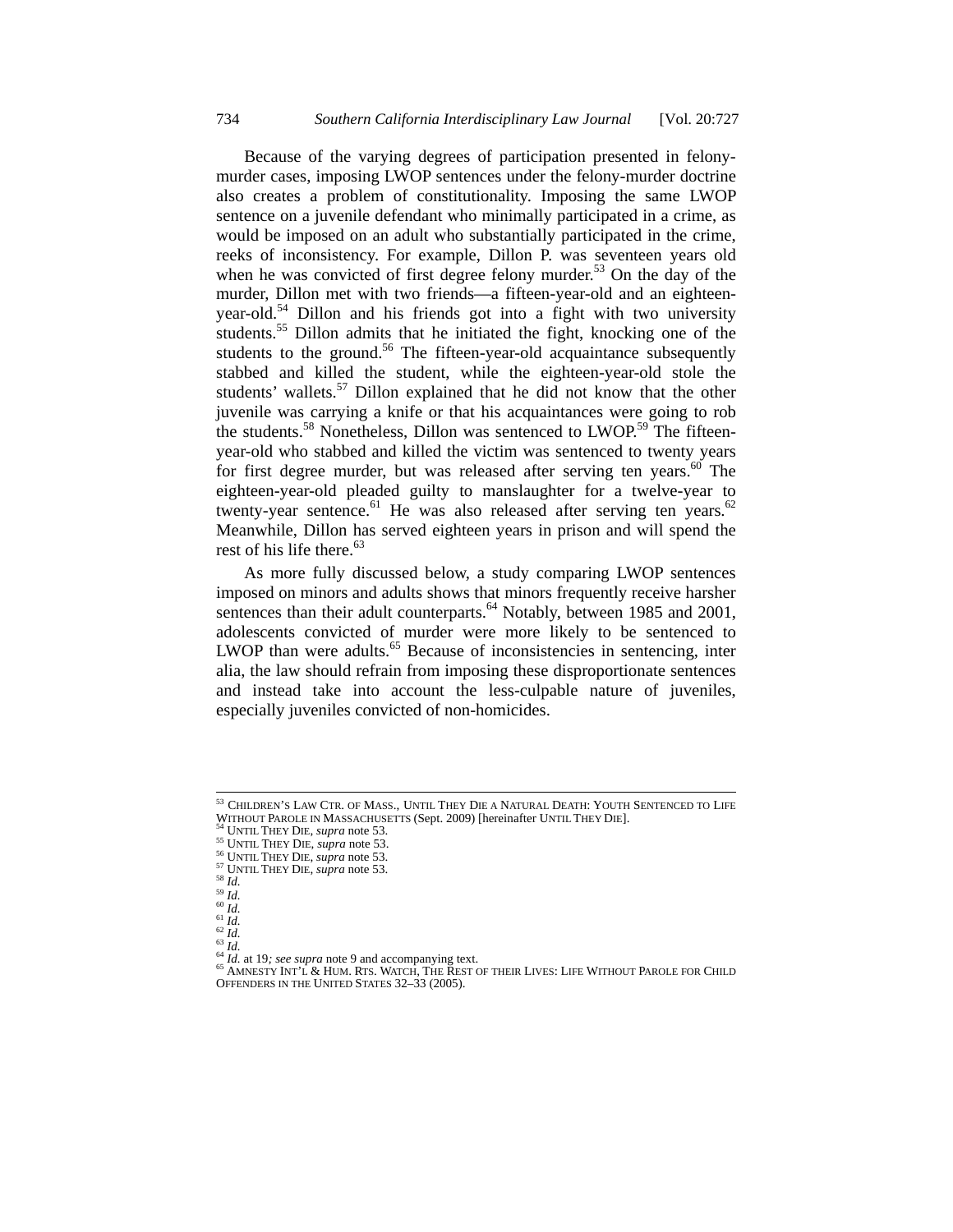#### B. JUVENILES SUFFER HARSHER PUNISHMENT THAN ADULTS

The United States ratified the International Covenant on Civil and Political Rights ("ICCPR") in 1992.<sup>66</sup> ICCPR Article 7 prohibits "cruel, inhuman or degrading treatment or punishment."<sup>67</sup> Imposing LWOP sentences on juveniles is undoubtedly cruel and inhumane punishment. Although the public may believe that youths who receive LWOP sentences are the "worst of the worst" with vicious criminal histories, most of the youths who received these harsh sentences were first time offenders.<sup>68</sup>

Article 37(c) to the CRC addresses the issue of adult separation from adolescents in the criminal system, stating:

Every child deprived of liberty shall be treated with humanity and respect for the inherent dignity of the human person, and in a manner which takes into account the needs of persons of his or her age. In particular, every child deprived of liberty shall be separated from adults unless it is considered in the child's best interest not to do so  $\ldots$ .<sup>69</sup>

The corresponding provision in the ICCPR Article 10(3), stresses that "[j]uvenile offenders shall be segregated from adults and be accorded to treatment appropriate to their age and legal status."70 Despite the fact that the U.S. ratified the ICCPR in 1992, there are approximately 2574 inmates incarcerated in adult facilities who have been sentenced to spend the rest of their lives in prison without the possibility of parole for crimes they committed as adolescents.<sup>71</sup>

Unsurprisingly, minors who are punished in the adult criminal justice system often suffer much harsher punishments than adults. Adolescents who enter the adult prisons are generally defenseless and weak and, thus, are more susceptible to violence, rape, and being forced to join gangs.<sup>72</sup> According to the Prison Rape Elimination Act of 2003, juveniles in adult facilities are five times more likely to be victims of rape and sexual abuse

<sup>&</sup>lt;sup>66</sup> de la Vega & Leighton, *supra* note 29, at 1010.<br><sup>67</sup> International Covenant on Civil and Political Rights, Dec. 16, 1966, S. TREATY DOC. NO. 95–20 (1992), 999 U.N.T.S. 171, *available at* http://www2.ohchr.org/english/law/pdf/ccpr.pdf [hereinafter ICCPR]. <sup>68</sup> *Report Summary* – *The Rest of Their Lives: Life Without Parole for Child Offenders in the United* 

*States, HUM. RTS. WATCH, http://hrw.org/legacy/campaigns/lwop/summary.htm (last visited Oct. 26, 2010) [hereinafter: <i>Report Summary*]. *See supra* notes 45–52 and accompanying text and figures.

<sup>&</sup>lt;sup>69</sup> CRC, *supra* note 15 (emphasis added).<br><sup>70</sup> ICCPR, *supra* note 67 at art. 10(3).<br><sup>71</sup> de la Vega & Leighton, *supra* note 29, at 1010; STATE DISTRIBUTION, *supra* note 10.<br><sup>72</sup> Interviews: Alison Parker, *supra* not regarding prison rape in the U.S.). Every child entering the adult system will inevitably experience a difficult period of adjustment. Calvin P. who is now 28 years old and had no prior juvenile record before entering prison, stated, "You just grow up very fast. . . . I came in as a child. You want to be blind to it, but then you see people get beat, getting raped and killing themselves." UNTIL THEY DIE, *supra* note 53, at 23.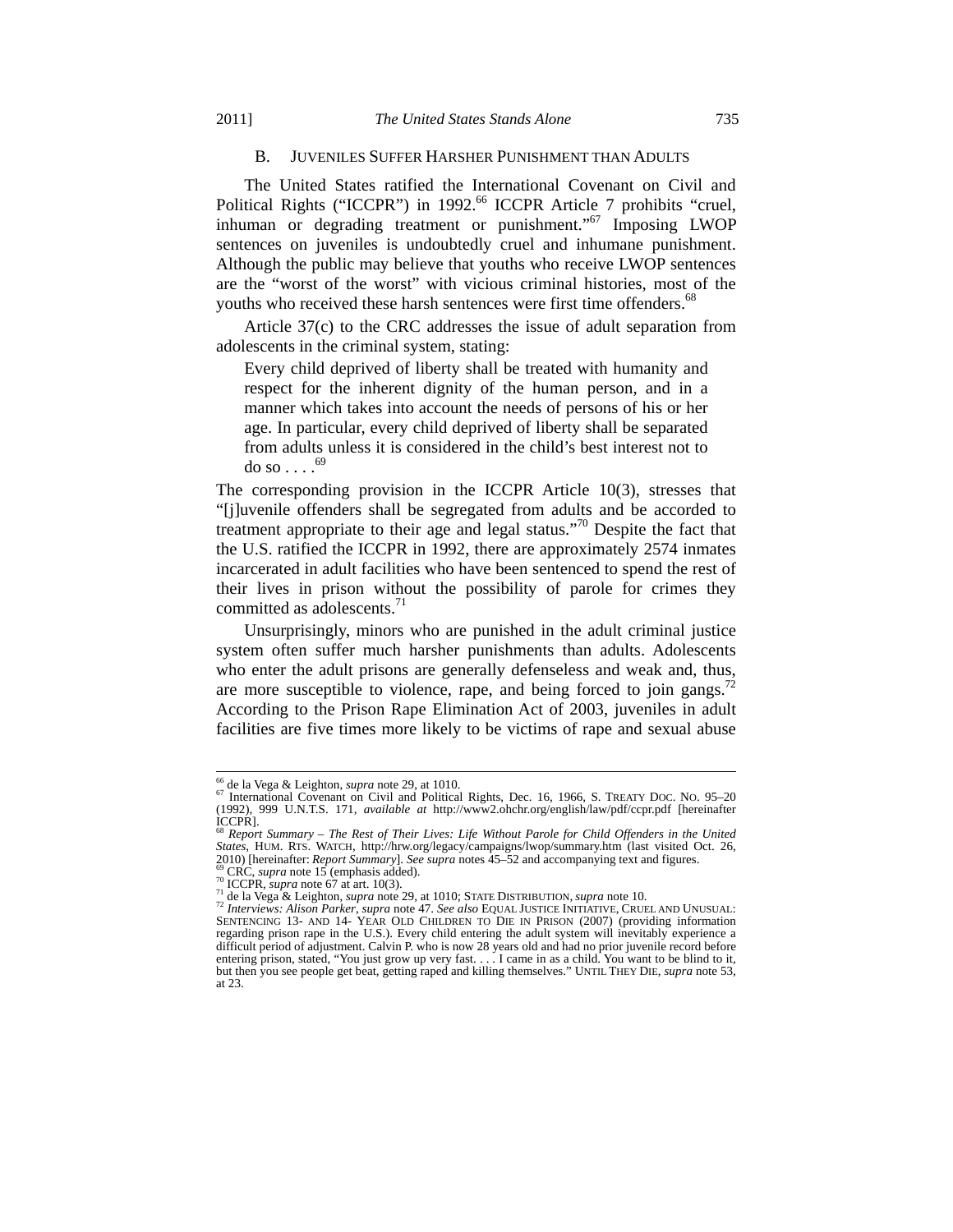than juveniles who are in juvenile facilities.<sup>73</sup> Young, vulnerable inmates are often targeted by prison staff and fellow inmates because of their small stature, lack of social network—gang affiliation for example—and because they are easily intimidated by their adult counterparts.<sup>74</sup> Juvenile inmates are what criminologists call the "prototype" rape victim.<sup>75</sup>

The U.S. Department of Justice reported that more than 3200 young inmates had been raped or sexually abused in 2009 by fellow inmates or prison staff.<sup>76</sup> In other words, almost one out of eight youths reported being sexually abused while in prison in  $2009<sup>77</sup>$  Comparing this number to similar studies of adult inmates suggests that a juvenile inmate is twice as likely as an adult inmate to be raped.<sup>78</sup> Moreover, it is very likely that the statistics reported by the Justice Department are an undercount, considering how many juveniles fail to report incidences of rape and sexual abuse, due to shame. One corrections officer who was interviewed for an article in the *New Republic* said that the chance of a young inmate avoiding rape is "almost zero. . . . He'll get raped within the first twenty-four to forty-eight hours."<sup>79</sup> Young inmates are not only at risk for sexual and physical abuse; they are also at risk for a host of sexually transmitted diseases, including H.I.V. Victims of rape also have increased rates of depression and suicide.<sup>80</sup>

The United States may not have ratified the CRC, but the fact that almost every nation in the world has reviewed Article 37(c) and ratified the treaty should send a message to U.S. lawmakers that adult separation is a crucial component in juvenile justice system. $81$  Moreover, the United States has ratified the ICCPR, which stresses the issue of adult separation in Article 10(3) of its provisions. Needless to say, adult separation is a necessary measure in comporting with international standards of decency.

<sup>&</sup>lt;sup>73</sup> Prison Rape Elimination Act of 2003, PL 108-79, 117 Stat. 972 (2003).  $74$  CTR. ON JUVENILE & CRIMINAL JUSTICE, THE RISKS JUVENILES FACE WHEN THEY ARE INCARCERATED WITH ADULTS 3 (July 1997), *available at* http://www.cjcj.org/files/the\_risks.pdf

<sup>&</sup>lt;sup>75</sup> Id. at 3.<br><sup>76</sup> Carrie Johnson, *Justice Study Tracks Rape, Sexual Abuse of Juvenile Inmates*, WASH. POST, Jan. 8,  $2010$ , at A05.

<sup>77</sup> Nicholas D. Kristof, *Kids in Crisis (Behind Bars)*, N.Y. TIMES, Jan. 28, 2010. 78 *Id.* 79 THE RISKS JUVENILES FACE, *supra* note 74. Rodney Hulin Jr., who was a 16-year-old first time offender sent to an adult prison, was raped within a week of his incarceration. Kristoff, *supra* note 77. His father recounts his story: "For the next several months, my son was repeatedly beaten by the older inmates, forced to perform oral sex, robbed, and beaten again . . . . He could no longer stand to live in continual terror." *Id.* Shortly thereafter, Rodney Hulin Jr. hanged himself. *Id.* 80 *See* Prison Rape Elimination Act of 2003, PL 108-79, 117 Stat. 972 (2003); *see also* Press Release,

Campaign for Youth Justice, 7500 Youth in Adult Jails: Report, (Nov. 15, 2007), *available at*  http://www.campaign4youthjustice.org/Downloads/PressReleases/Jailing\_Juveniles\_Press\_Release\_11- 15-07.pdf ("Youth have the highest suicide rates of all inmates in jail. They are 36 times more likely to commit suicide in an adult jail than in a juvenile detention facility")(emphasis omitted).<br><sup>81</sup> Ethiopia's constitution reflects the CRC's provision on the separation of adult and children:

<sup>&</sup>quot;[J]uvenile offenders admitted to corrective or rehabilitative institutions, and juveniles who become wards of the State . . . shall be *kept separately from adults*." Jefferson & Head, *supra* note 15, at 124. South Africa's constitution affords a child the right to be "kept *separately from detained persons over the age of 18 years*." *Id.*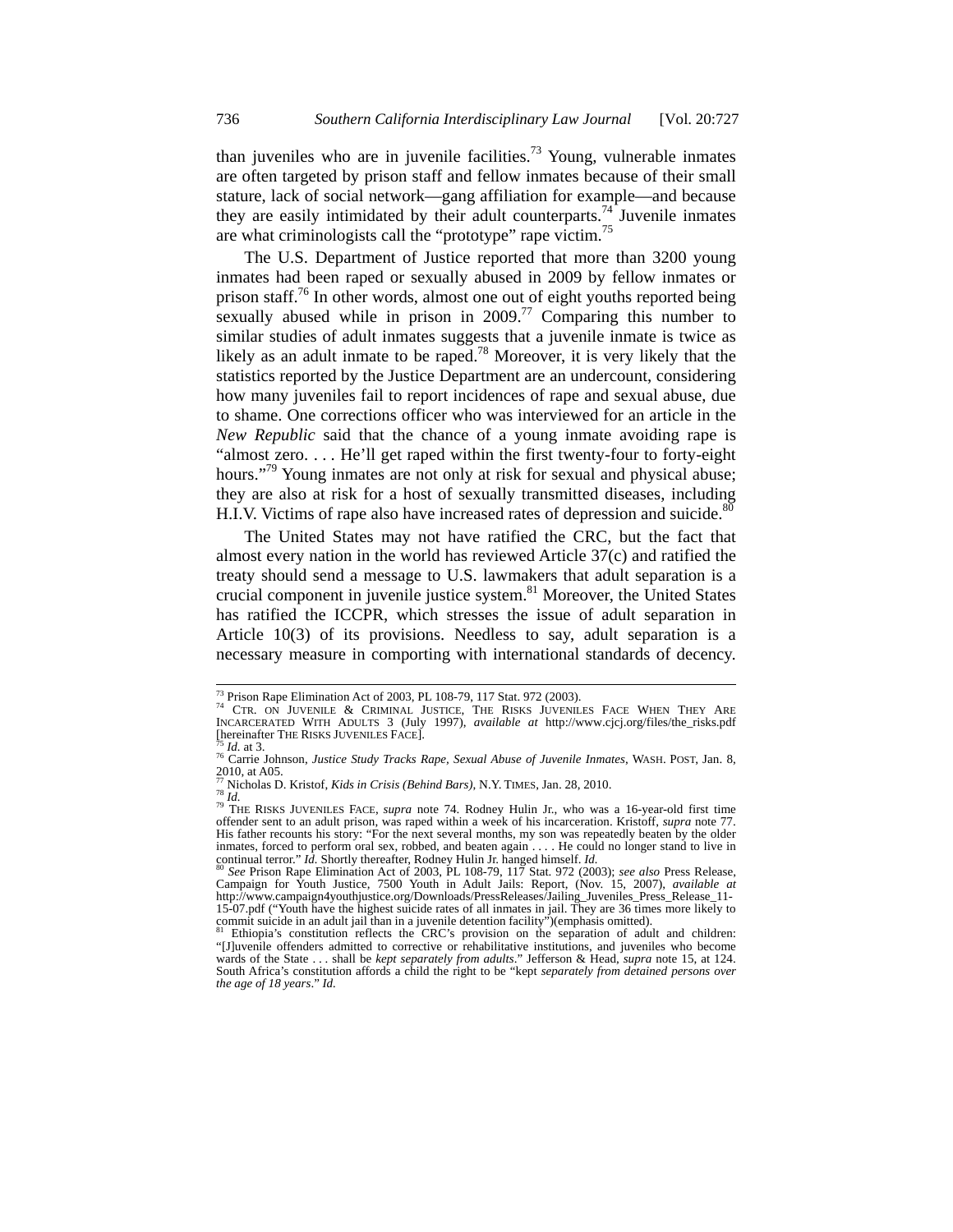Therefore, the United States should stop subjecting juveniles to the adult criminal justice system in which they can be sentenced to spend the rest of their lives in prison.

# IV. HOW THE UNITED STATES BECAME THE MOST PUNITIVE COUNTRY IN THE WORLD IN TERMS OF JUVENILE JUSTICE

# A. HISTORY OF RACE AND CRIME POLICY IN THE UNITED STATES

It is curious how the United States, a country with numerous laws designed to protect the rights of adolescents, such as labor laws, and whose government is strongly committed to eradicating child trafficking, became one of the harshest countries in the world when it comes to punishing adolescents. Further, it is astonishing that the United States is one of only two countries in the world that has not ratified the CRC. To understand how the United States became such a punitive nation, it is necessary to look into its history of race and criminal law policies.

There was once a period where the United States was a leader in the field of juvenile criminal justice. During the 1820s, the goal of the criminal justice system was centered on rehabilitating criminals. The public sentiment during that time was that those who were involved in criminal activities were influenced by structural forces, or had a difficult childhood. $82$  During the 1890s, it was understood that juveniles were different from adults and that they had the capacity to change. This understanding led to the creation of the first juvenile court in Cook County, Illinois in  $1899$ <sup>83</sup> Decades later, during the 1960s, many of the Warren Court's decisions still reflected the nation's paternalistic views of juvenile offenders as victims of structural forces and provided procedural safeguards to protect them, while emphasizing their lack of individual choice.84 Unfortunately, however, racial animus, crack cocaine, and firearms changed the way juveniles were treated and viewed in the juvenile justice system.

The late 1960s, the race riots following the overruling of the Jim Crow laws negatively shaped the perceptions of many White Americans regarding "Black grievances."85 During this period, crime rates increased as the baby boomers reached their teens, and the increase was most felt in areas with a predominantly African American population.<sup>86</sup> As previously

<sup>&</sup>lt;sup>82</sup> Deborah Labelle, *Bringing Human Rights Home to the World of Detention*, 40 COLUM. HUM. RTS. L.<br>REV. 79, 85 (2008).<br><sup>83</sup> Internisius: Alian Raghts, survey acts 47

<sup>&</sup>lt;sup>83</sup> *Interviews: Alison Parker*, *supra* note 47,<br><sup>84</sup> Feld, *supra* note 13, at 23; *see In re* Gault, 387 U.S. 1, 3 (1967) (finding that due process entitles juveniles to most of the procedural protections that were afforded to adults). 85 Feld, *supra* note 13, at 25. "Black grievances," such as the Civil Rights Movement, were viewed by

many White Americans as hostile and aggressive. *Id.* at 32. 86 *Id.* at 24.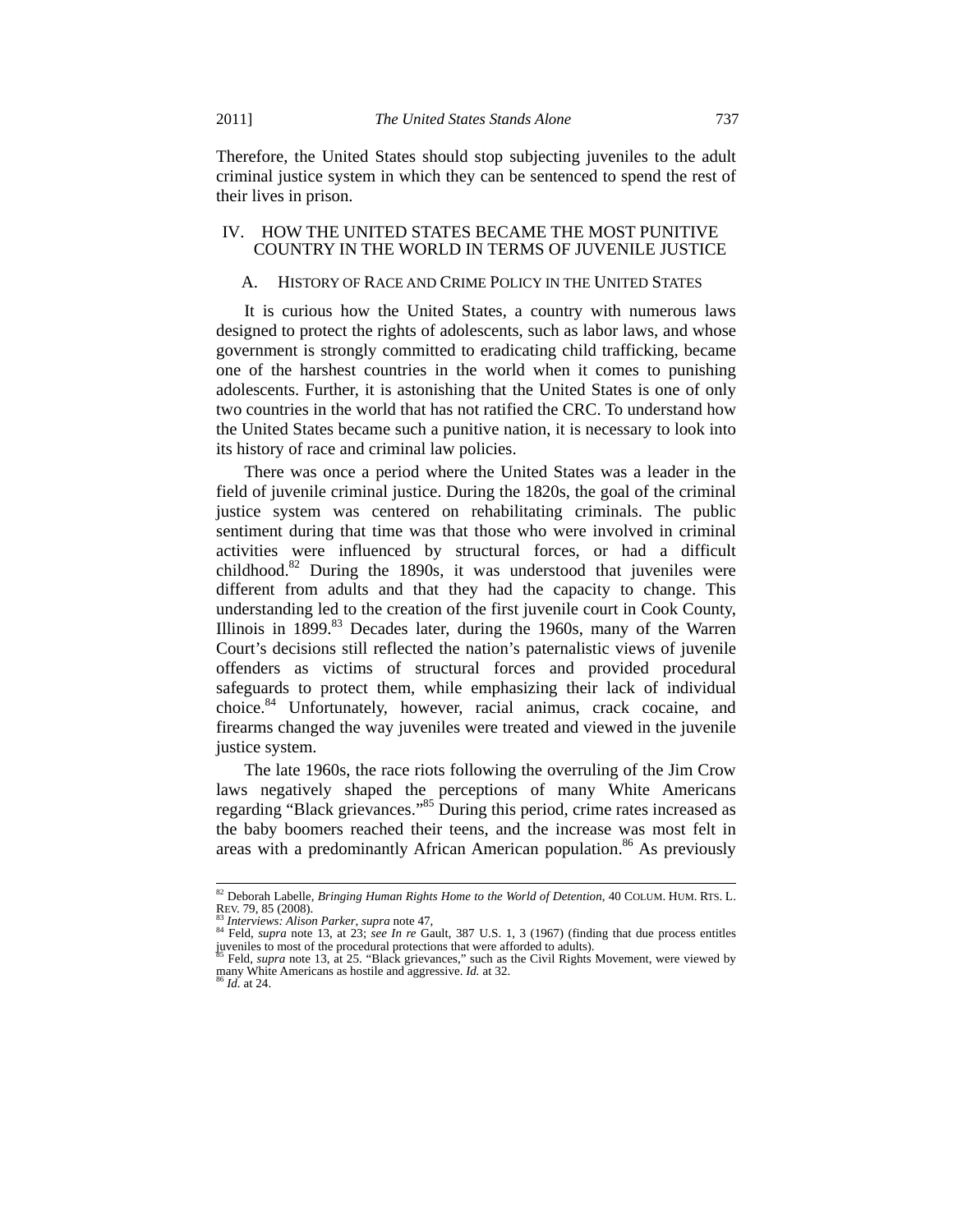noted, until the late 1960s, rehabilitative ideologies dominated criminal justice. By the 1970s, however, against the backdrop of racial sentiments and the fear that was sparked by the race riots, support for rehabilitative views of criminal justice dramatically declined.<sup>87</sup> Punitive policies would soon replace rehabilitative models of juvenile criminal justice.

#### B. THE EMERGENCE OF CRACK COCAINE

African American youth homicide rates increased starting in the late 1980s, which increased racial tensions.<sup>88</sup> The increase in homicide rates could be attributed, in part, to the booming crack cocaine drug industry that was more common in the economically impaired African American neighborhoods.<sup>89</sup> The 1990s signified the peak of the drug's popularity, as it spread rapidly across the country.<sup>90</sup> Figure 1 effectively illustrates the sharp rise in juvenile arrests for homicide during the peak of the "crack cocaine era."91

# **Figure 1.**



#### **Juvenile Arrests for Homicide: 1984-2006**

The flourishing crack cocaine industry undoubtedly contributed to the increase in homicides: as youth participation in the thriving crack market

 $\overline{\phantom{a}}$ 

l

 $\overline{\phantom{a}}$ 

l

l

 $\overline{\phantom{a}}$ 

l

<sup>6–27.</sup>  7.

<sup>&</sup>lt;sup>87</sup> *Id.* at 26<br><sup>88</sup> *Id.* at 27<br><sup>89</sup> *Id.* at 27<br><sup>90</sup> Jeff Gro

 $^{89}$   $\overline{1}d$ , at 27.

<sup>82</sup> REV. ECON. & STATS. 519<br><sup>91</sup> Juvenile Homicide, supra ogger & Michael W Willis, *The Emerge ence of Crack Coca aine and the Rise in Urban Crime R Rates*, 9, 519 (2000).

<sup>1990</sup>s. *e Homicide*, *supra* a note 49. In this Note, the "crack cocaine era" refers to the late 1980s-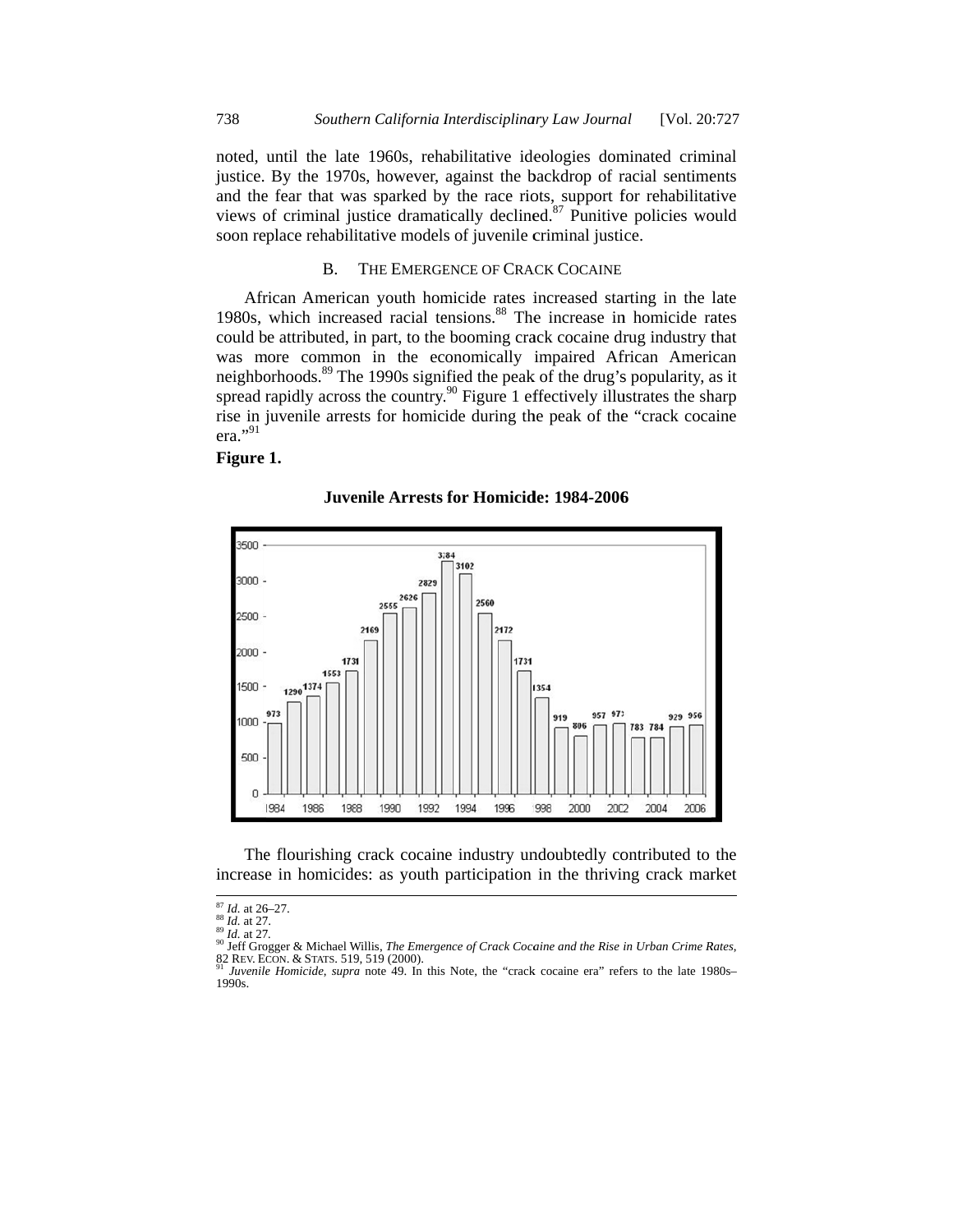increased, so did their proclivity to carry firearms for protection. $92$ Unsurprisingly, this dangerous blend of drugs and firearms led to the dramatic increase of juvenile arrest rates for violent crimes.<sup>93</sup> As shown in Figure 1, between 1986 and 1993, the United States experienced a dramatic upsurge in juvenile arrests for violence.<sup>94</sup> During that time period, the juvenile homicide rate increased by nearly three times the average rate, and the juvenile rate of using firearms to kill victims quadrupled.<sup>95</sup>

Although the national rise in homicide rates during the late 1980s was not at an unprecedented level, the rise was concentrated among persons under the age of twenty-five, and the increase in homicide rates for juveniles under the age of eighteen was unprecedented.<sup>96</sup> Specifically, homicide rates for juveniles more than tripled during the crack cocaine era.97 African American males under the age of twenty-five accounted for the majority of youth violence and homicide.<sup>98</sup> Arguably, it was the prevalence of African American youth involved in homicides that established LWOP in the juvenile criminal justice arena.<sup>99</sup> As seen in Figure 1, after 1994 the violent crime rates plummeted. Nevertheless, the involvement of African American youths in homicides left a lasting impression in the eyes of the public, and consequently on the juvenile criminal justice system.

# C. "ADULT TIME FOR ADULT CRIME": "GET TOUGH" POLICIES OF THE 1980S AND 1990S

Prior to the 1980s, imposing LWOP on adolescents was a rare punishment.<sup>100</sup> At the inception of the juvenile court movement, juvenile justice focused on rehabilitation rather than incarceration.<sup>101</sup> However, as violence and the use of guns increased during the crack cocaine era, conservatives pledged to "get tough" on juvenile offenders, arousing anti-Black sentiments.<sup>102</sup>

During this period, the tough-on-crime reformers portrayed child offenders as vicious adult criminals and justified transferring them into the

<sup>&</sup>lt;sup>92</sup> Feld, *supra* note 13, at 28–29.<br><sup>93</sup> Id. at 29; Philip J. Cook & John H. Laub, *After the Epidemic: Recent Trends in Youth Violence in the United States, 29 CRIME & JUST. 1, 4–5 (2002).* 

<sup>&</sup>lt;sup>94</sup> Feld, *supra* note 13, at 29.<br><sup>95</sup> *Id.* at 31.<br><sup>96</sup> Cook & Laub, *supra* note 93, at 5. In the 1970s, arrest rates for violent index crimes ("rape, robbery, aggravated assault, and criminal homicide") were quite stagnant. *Id.* at 6. Between 1984 and 1994, the arrest rates for violent index crimes doubled. *Id.* 

<sup>&</sup>lt;sup>97</sup> *Id.* at 3.<br><sup>98</sup> *Id.* at 13. <br><sup>99</sup> See *infra* Part IV.C for a discussion of the tough-on-crime reformers and the racially spurred panic of the 1990s.<br><sup>100</sup> Report Summary, supra note 68.

<sup>100</sup> *Report Summary*, *supra* note 68. 101 Emily Buss, *Rethinking the Connection Between Developmental Science and Juvenile Justice*, 76 U. CHI. L. REV. 493, 501 (2009). 102 Feld, *supra* note 13, at 27.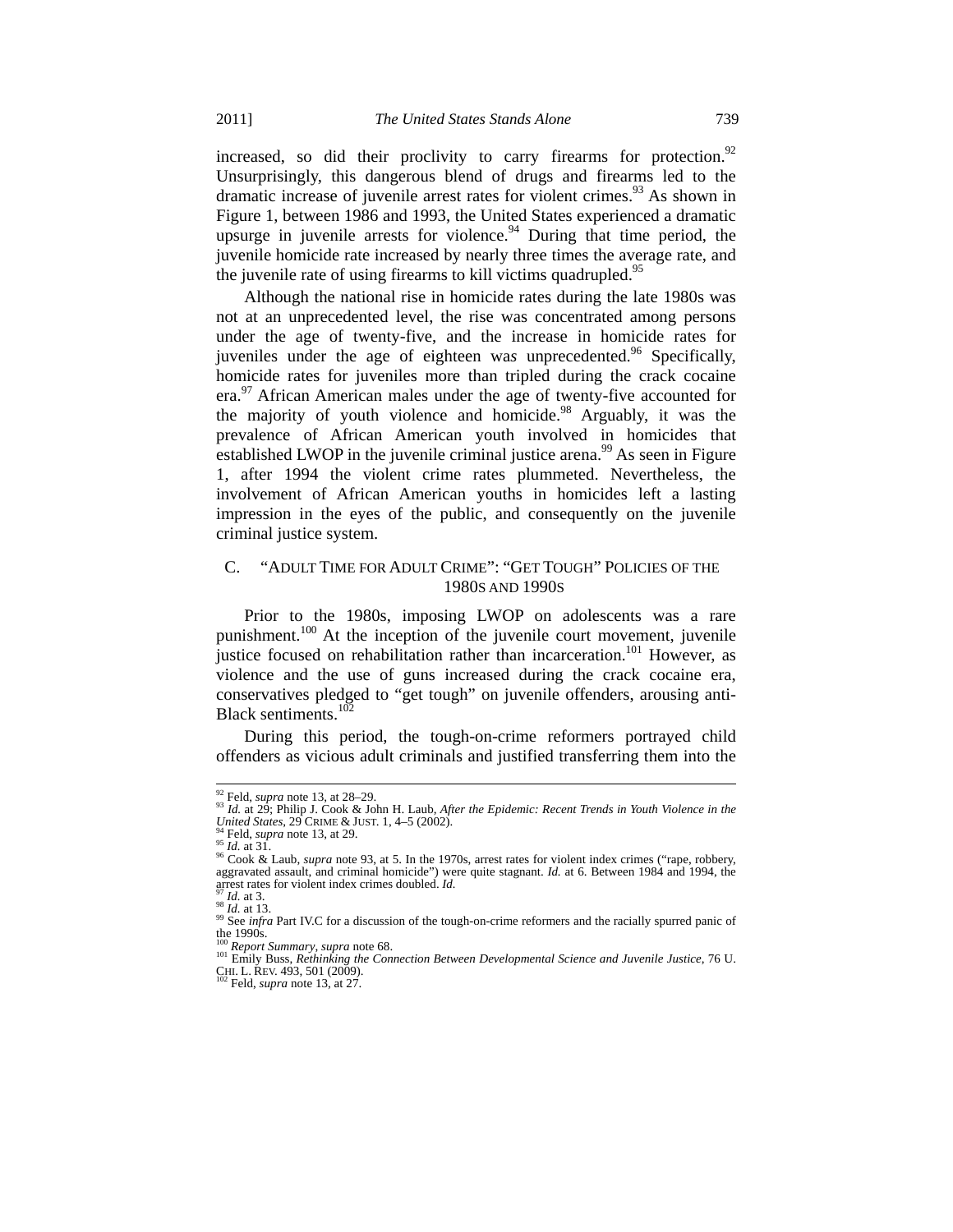adult system by arousing concerns about public safety.<sup>103</sup> In addition, they advised lawmakers that adolescents who committed violent crimes were inherently dangerous and could not be reformed.<sup>104</sup> Ultimately, the toughon-crime efforts successfully convinced a fearful majority that rehabilitation was ineffective for these youthful "super-predators." 105

Many of the tough-on-crime messages disseminated during the crack cocaine era had underlying racial innuendos, as it was implicitly understood that the politics applied largely to African America youths. As analysts warned the public of "super-predators," John Dilulio, a political scientist at Princeton University, added to the racially spurred panic of the crack cocaine era, by eliciting fear that the country would be swarming with sadistic adolescents "spawned by crack-head mothers" from poverty stricken neighborhoods.<sup>106</sup> In their 1996 book, Dilulio and his coauthors attributed the epidemic of youth violence in the 1980s to the fact that "America is now home to thickening ranks of juvenile 'super-predators' radically impulsive, brutally remorseless youngsters,"<sup>107</sup> while blaming the epidemic on "moral poverty"— adolescents growing up without love, care, and guidance from responsible adults.<sup>108</sup> While these messages were seemingly tainted with racial undertones, they proved to be influential with the public: the juvenile justice system, facing severe public challenge, transformed from a rehabilitative system into a vengeance-based system of criminal justice.<sup>109</sup>

Most states responded to the racially spurred panic and the public's demand for harsher punishments by passing initiatives increasing the severity of penalties. Such initiatives included creating measures to shove more juveniles into the adult system.<sup>110</sup> Some states lowered the age for adult court jurisdiction and granted prosecutors wide latitude to file charges against juveniles directly in adult court.<sup>111</sup>

Between 1988 and 1992, the rate at which adolescents were prosecuted and sentenced as adults increased by a startling  $68$  percent.<sup>112</sup> Some states limited or completely terminated juvenile court hearings for certain

<sup>&</sup>lt;sup>103</sup> Buss, *supra* note 101, at 500.<br><sup>104</sup> Hillary J. Massey, *Disposing of Children: The Eighth Amendment and Juvenile Life Without Parole*<br>*After Roper*, 47 B. C. L. REV. 1083, 1088 (2006).

<sup>&</sup>lt;sup>105</sup> Id. at 1089.<br><sup>106</sup> Joe Domanick, *Prisoners of Panic: Media Hype and Political Quick Fixes Have Swelled Our Inmate*<br>*Population*, L.A. TIMES, Jan. 6, 2008.

<sup>&</sup>lt;sup>107</sup> WILLIAM J. BENNETT, JOHN DIIULIO & JOHN P. WALTERS, BODY COUNT: MORAL POVERTY . . . AND<br>HOW TO WIN AMERICA'S WAR AGAINST CRIME AND DRUGS 27, 59 (1996).

<sup>&</sup>lt;sup>108</sup> *Id. at 59.*<br><sup>109</sup> *See* Buss, *supra* note 101, at 500.<br><sup>110</sup> de la Vega & Leighton, *supra* note 29, at 991; UNTIL THEY DIE, *supra* note 53, at 26 ("Between 1992 and 1994, 24 states either created or expanded statutes that automatically waived juveniles into adult courts.").<br><sup>111</sup> Massey, *supra* note 104, at 1088.

<sup>&</sup>lt;sup>112</sup> de la Vega & Leighton, *supra* note 29, at 991.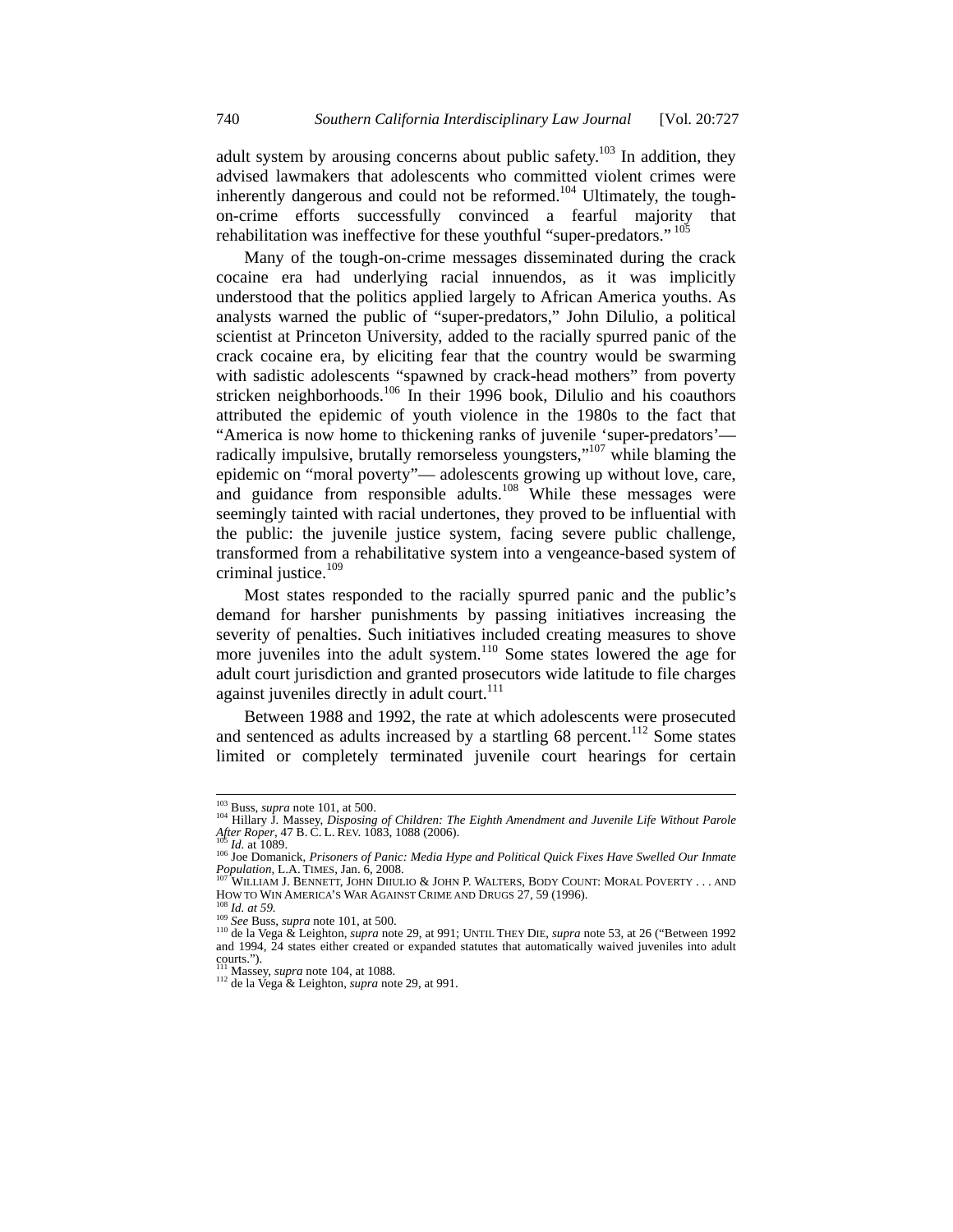crimes.113 Moreover, at least fourteen states gave prosecutors full discretion to try juveniles as adults.<sup>114</sup> From 1990 to 2004, the number of juveniles housed in adult jails increased 208 percent.<sup>115</sup> Most of the juvenile sentencing laws created during this period have remained the same.

It is unsettlingly that even though crimes rates have been steadily declining since 1994, as shown in Figure 1, the estimated rate at which states sentence juveniles to LWOP has tripled since fifteen years ago.<sup>116</sup> Moreover, as the number of juveniles housed in adult jails declined, the percentage of juveniles held as adults continued to increase. For instance, in June of 2004, 87 percent of juveniles were held as adults; in 2000, eighty percent were held as adults; and in 1994, 76 percent of juveniles were held as adults.<sup>117</sup> Furthermore, in the ten-year span between 1990 and 2000, the number of youth murderers had declined, but the number of those youths who were sentenced to LWOP rose from around 3 percent to 9 percent.<sup>118</sup> Today, it has become easier for states to prosecute and sentence a minor as an adult. All states allow adult criminal prosecution of juveniles if circumstances permit, subjecting them to LWOP sentences.<sup>119</sup>

# D. *THOMPSON* AND PROGENY: SUPREME COURT VIEWS ON JUVENILE **OFFENDERS**

Surprisingly, while adolescents were readily cast into the adult criminal justice system, thereby being subjected to harsher punishments, the U.S. Supreme Court, in a string of cases, recognized that adolescents were less culpable than their adult counterparts. The Supreme Court first examined the culpability of a juvenile offender in *Thompson v. Oklahoma* in 1988.<sup>120</sup> In *Thompson*, a fifteen-year-old boy and three others participated in a brutal murder; the fifteen-year-old boy was subsequently sentenced to death for his role in the crime.<sup>121</sup> The Supreme Court eventually granted certiorari to consider whether the death sentence was appropriate for the boy.<sup>122</sup> Justice Stevens specifically stated that "less culpability should attach to a crime committed by a juvenile than to a comparable crime committed by an

<sup>113</sup> *Id.* <sup>114</sup> *Id.* at 991–92. 115 *Id.* at 992. 116 *Id. See supra* Part IV.A & Figure 1. In 1996, the number of child offenders that received the LWOP sentence peaked at 152. *Report Summary*, *supra* note 68. 117 Labelle, *supra* note 82 at 116–17. These figures are just estimates because of the difficulty of <sup>117</sup> Labelle, *supra* note 82 at 116–17. These figures are j

tracking children who are being held in adult facilities in the United States. *Id.* at 117. Many states do not hold separate records for juveniles serving their sentence in adult facilities, allowing them to get lost  $\frac{118}{118}$ .

<sup>&</sup>lt;sup>118</sup> de la Vega & Leighton, *supra* note 29, at 992.<br>
<sup>119</sup> Massey, *supra* note 104, at 1088–89.<br>
<sup>120</sup> *See* Thompson v. Oklahoma, 487 U.S. 815, 815 (1988).<br>
<sup>121</sup> *Id.* at 819.<br>
<sup>122</sup> *Id.* at 820.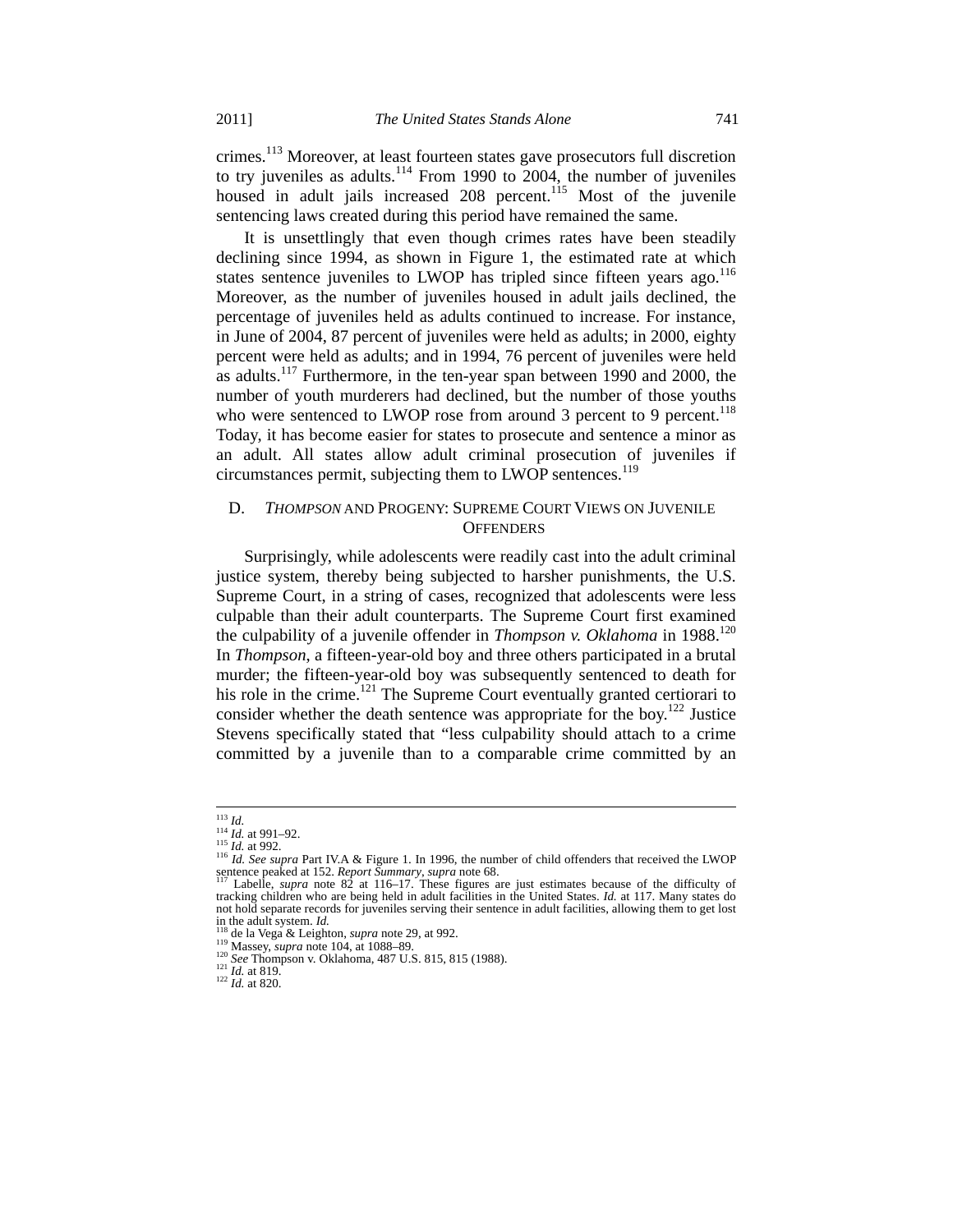adult."<sup>123</sup> The Court further explained that "[i]nexperience, less education, and less intelligence make the teenager less able to evaluate the consequences of his or conduct while at the same time he or she is much more apt to be motivated by mere emotion or peer pressure than is an adult."<sup>124</sup> The Court opined that sentencing the young fifteen-year-old petitioner was cruel and unusual, and violated the Eighth Amendment.<sup>125</sup>

Later in 2002, the Supreme Court banned the execution of mentally retarded persons in *Atkins v. Virginia*. 126 The Court held that the execution of a mentally retarded person was prohibited by the Eighth Amendment.<sup>127</sup> Writing for the majority, Justice Stevens cited the underdeveloped mental capacities of those with mental retardation as a major factor behind the decision: "Because of their disabilities in areas of reasoning, judgment, and control of their impulses, . . . they do not act with the level of moral culpability that characterizes the most serious adult criminal conduct."<sup>128</sup>

Juveniles' underdeveloped mental capacities also influence their behaviors and choices, and like those who suffer from mental retardation, juveniles "do not act with the level of moral culpability"<sup>129</sup> as do adults. Recent research demonstrated that the frontal lobe—which controls operations such as impulse control and moral reasoning—in the juvenile brain does not fully develop until late adolescence; $^{130}$  thus, like mentally retarded offenders, juveniles are similarly deficient in impulse control, moral judgment, and reasoning.

In 2005, in the seminal *Roper v. Simmons*, the Supreme Court banned the death penalty for juveniles. $^{131}$  In prohibiting the death penalty, the Supreme Court opined that because of the anatomical difference in the adult and adolescent brain, juvenile offenders are less culpable than adults.<sup>132</sup> Yet, adults are punished less severely than their juvenile counterparts in some cases.<sup>133</sup>

The Court noted the three major differences between juveniles and adults to argue that juveniles cannot be categorized as the "worst offenders": (1) youth lack a sense of responsibility more often than adults; (2) "juveniles are more vulnerable or susceptible to negative influences and

<sup>&</sup>lt;sup>123</sup> *Id.* at 835. The Court expressed that the basis for its conclusion was "too obvious to require extended explanation." *Id.* 

<sup>&</sup>lt;sup>124</sup>*Id.*<br>
<sup>125</sup>*Id.* at 838.<br>
<sup>126</sup> Atkins v. Virginia, 536 U.S. 304, 321 (2002).<br>
<sup>127</sup>*Id.*<br>
<sup>129</sup> *Id.* at 306.<br>
<sup>129</sup> *Id.* at 306.<br>
<sup>130</sup> *See infra* Part IV.A.<br>
<sup>131</sup> Roper v. Simmons, 543 U.S. 551, 551 (2005).<br>
<sup></sup> than adults.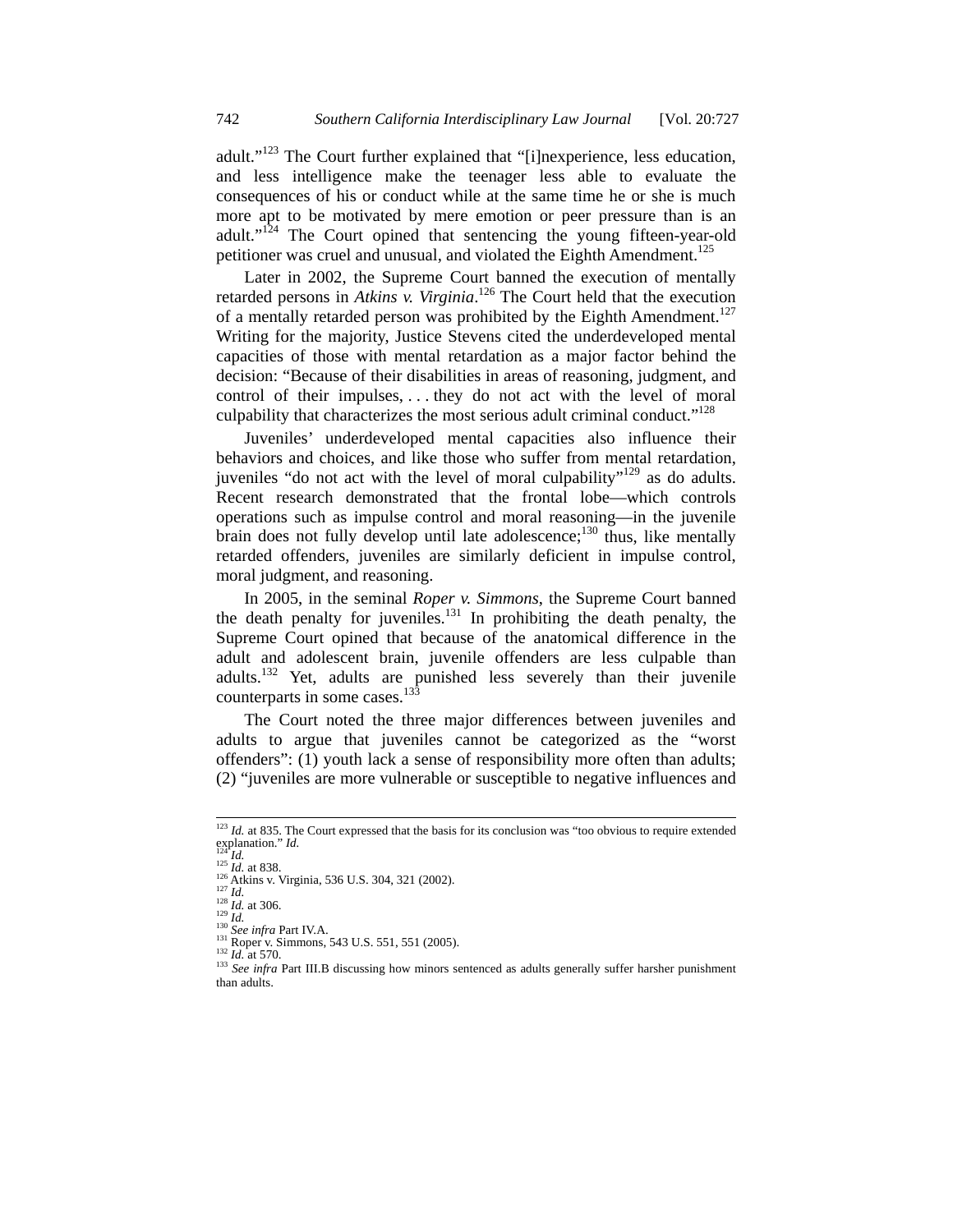outside pressures, including peer pressure"; and (3) the character and personality traits of juveniles are underdeveloped and "not as well formed as that of an adult."134 Thus, in conformance with *Thompson*, the Court again recognized the diminished capacities of juvenile offenders.<sup>135</sup>

In addition to recognizing findings from brain studies, the Court addressed the implications of international law.136 The decision in *Roper*  takes notice of the fact that the United States is the only country in the world that is known to still practice the sentencing of adolescents to LWOP, stating:

Our determination that the death penalty is disproportionate punishment for offenders under [eighteen] finds confirmation in the stark reality that the United States is the only country in the world that continues to give official sanction to the juvenile death penalty. . . . [T]he Court has referred to the laws of other countries and to international authorities as instructive for its interpretation of the Eighth Amendment's prohibition of "cruel and unusual punishments."<sup>137</sup>

The Court has already recognized the marked differences in the adolescent and adult brain, and there is no reason to turn a blind eye to these behavioral studies when it comes to juvenile LWOP cases.<sup>138</sup> Although the Court's decision in *Graham* that LWOP sentences for juveniles who commit non-homicide crimes was a good first step, the Court should apply the reasoning from *Thompson* and its progeny for juveniles who commit homicide and felony murder.

### V. NEUROLOGICAL FINDINGS

# A. BRAIN STUDIES REVEAL STRIKING DIFFERENCES IN THE ADOLESCENT AND ADULT BRAINS

Ignoring the differences that separate children from adults is cruel and misguided when it comes to the imposition of LWOP on child offenders. As discussed earlier, the Supreme Court recognizes the limited mental capacities of young children. Moreover, paternalistic laws in the United States recognize juveniles' limited capacity to make decisions. Consider, for example, age restrictions for activities such as driving, entering into contracts, drinking alcohol, and voting. Notwithstanding the common

<sup>&</sup>lt;sup>134</sup> *Roper*, 543 U.S. at 569–70.<br><sup>135</sup> *Id.* at 569–70.<br><sup>136</sup> *Id.* at 575 (citing *Trop v. Dulles*, 356 U.S. 86, 102–03 (plurality opinion) ("The civilized nations of the world are in virtual unanimity that statelessness is not to be imposed as punishment for crime."). Similarly, in the case of juvenile LWOP, the "civilized nations of the world" are essentially in unanimity that juvenile LWOP should not be imposed. *Id.* 

that juvenile LWOP should not be imposed. *Id.*<sup>137</sup> *Id.* (citing *Trop v. Dulles*, 356 U.S. 86, 102–03 (plurality opinion)). 138 *See infra* Part V.A–B.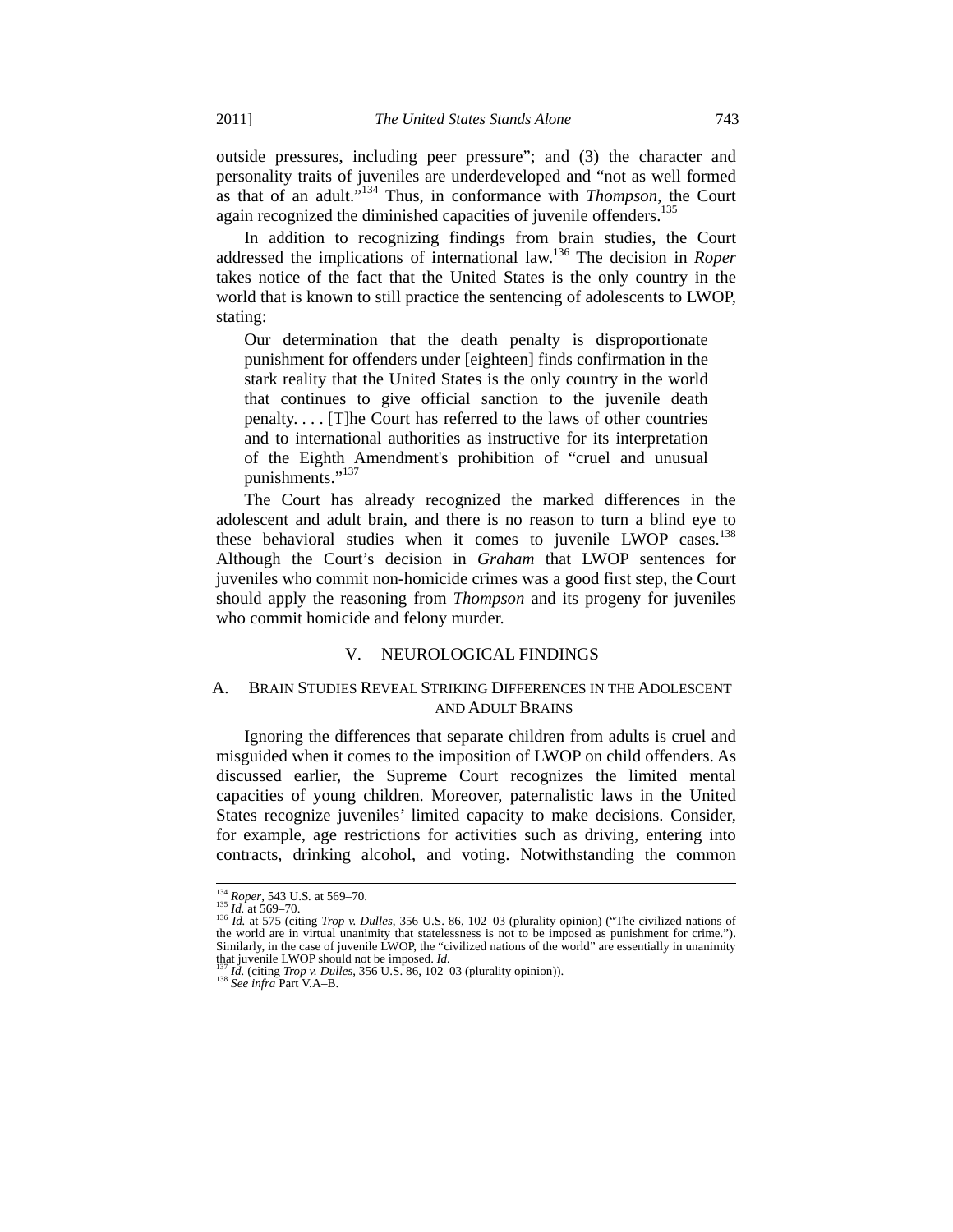recognition that minors lack adult decision-making capabilities, recent studies have confirmed that minors are neurologically different from adults. To fully grasp the reasoning set forth in *Roper v. Simmons*, a discussion of the adolescent brain is essential.

Researchers believe that the brain undergoes an extreme change during the adolescent years.<sup>139</sup> Studies completed in the last five years on brain development have led scientists to conclude "that adolescent brains are far less developed than previously believed."140 Researchers have discovered that the adolescent brain experiences an extreme overproduction of "gray matter," which is the tissue in the brain that does the "thinking."<sup>141</sup> The teenage brain subsequently undergoes a period of "pruning" where the brain quickly removes the gray matter.<sup>142</sup> During this period, the brain produces "white matter" that makes the brain's operations more efficient and accurate.<sup>143</sup> These changes continue until a person's early twenties.<sup>144</sup>

The frontal lobe and the amygdala are the two main areas of the brain that control how a person acts. The adolescent brain relies greatly on the amygdala, which controls basic functions, such as instinct and survival.<sup>145</sup> The frontal lobe—which controls operations such as impulse control, moral judgment, and reasoning—does not completely develop until late adolescence.<sup>146</sup> According to Dr. Ruben C. Gur, a neuropsychologist and director of the Brain Behavior Laboratory at the University of Pennsylvania, "the brain does not cease to mature until the early 20s in those relevant parts that govern impulsivity, judgment, planning for the future, foresight of consequences, and other characteristics that make people morally culpable."<sup>147</sup> Hence, because the frontal lobe does not fully develop until late adolescence, minors cannot think logically or reason as well as adults. Dr. Gur explains that the frontal lobe is "involved in behavioral facets germane to many aspects of criminal culpability."<sup>148</sup>

In another area of research that measures blood flow in the brain, scientists have discovered more evidence that there is a stark difference between the adolescent and adult brain. Studies show that during performance of the same task, there is a discernible difference in the neural activity between an adult's brain and an adolescent's brain. In adolescents,

<sup>&</sup>lt;sup>139</sup> Christopher L. Dore, *What to Do With Omar Khadr? Putting a Child Soldier on Trial: Questions of*<br>*International Law, Juvenile Justice, and Moral Culpability*, 41 J. MARSHALL L. REV. 1281, 1306 (2008).<br><sup>140</sup> JUVENILE JUSTICE CTR., CRUEL AND UNUSUAL PUNISHMENT: THE JUVENILE DEATH PENALTY,

ADOLESCENCE, BRAIN DEVELOPMENT, AND LEGAL CULPABILITY 1 (2004).<br>
<sup>141</sup> *Id.* at 2.<br>
<sup>142</sup> *Id.*<br>
<sup>143</sup> *Id.*<br>
<sup>143</sup> *Id.*<br>
<sup>143</sup> *Id.*<br>
<sup>145</sup> Dore, *supra* note 139, at 1307.<br>
<sup>146</sup> *Id.*<br>
<sup>147</sup> JUVENILE JUSTICE CTR., *su*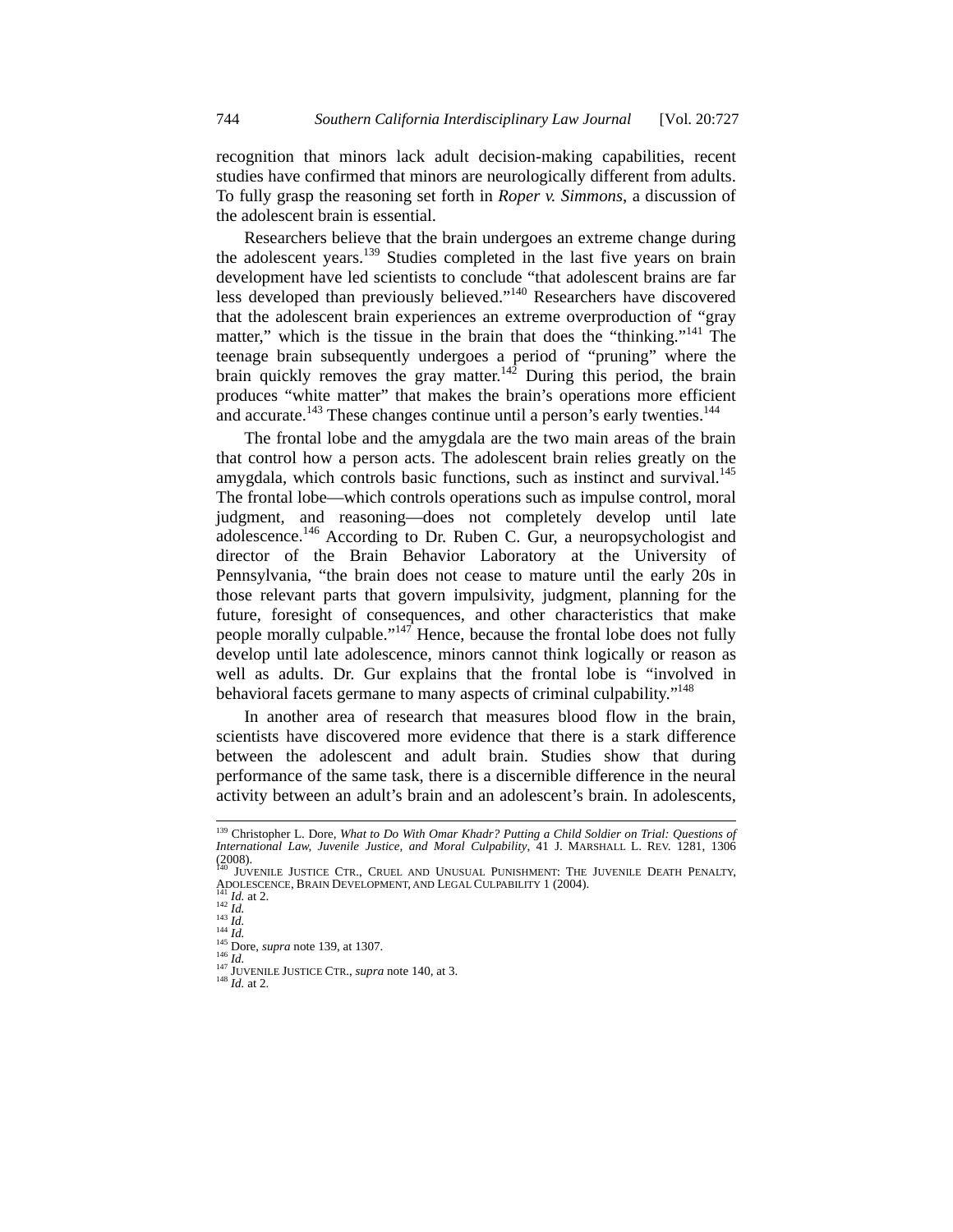blood flow increases to the amygdala and not the undeveloped frontal lobe.<sup>149</sup> In contrast, the adult brain, blood flows to the developed frontal lobe.<sup>150</sup> Thus, an adult and a teenager will react and respond differently to a task.

# B. CRUEL AND UNUSUAL PUNISHMENT FOR THE NOT SO MORALLY BLAMEWORTHY

Research clearly establishes that decision-making capabilities between adults and adolescents are markedly different. Adolescents, compared to adults, are more prone to risk-taking behavior. "[W]ith half or more of adolescents exhibiting drunk-driving, sex without contraception, use of illegal drugs, and minor criminal activities, 'reckless behavior becomes virtually a normative characteristic of adolescent development."<sup>151</sup> However, this type of reckless adolescent behavior ceases as adolescents reach adulthood and their brains develop fully. Undoubtedly, adolescents have the remarkable ability to be rehabilitated.

In addition to brain research, psychological research has revealed that most juvenile offenders on death row experienced some type of childhood trauma.152 In contrast, the majority of adolescents in the general population experienced no childhood trauma.<sup>153</sup> In 2003, Dr. Chris Mallet, a public policy director at Bellefaire Jewish Children's Bureau, found the following: 74 percent of death row juvenile offenders "experienced family dysfunction, 60 [percent] were victims of abuse and/or neglect, 43 [percent] had a diagnosed psychiatric disorder, 38 [percent] suffered from substance addictions, [and] 38 [percent] lived in poverty."<sup>154</sup> Dr. Mallet's studies confirmed what researchers in 1987 and 1992 had discovered: most "juveniles sentenced to death had backgrounds of abuse, psychological disorders, low IQ, indigence, and/or substance abuse."<sup>155</sup> This type of trauma can be linked to poor decisions and behaviors in adolescents. Moreover, the research provides a link between environmental factors and criminal activities. These psychological and neurological studies support the assertion that convicted adolescents can be reformed and rehabilitated.

In addition, effective models of juvenile rehabilitation support the notion that juveniles have the ability to change and rehabilitate. For example, the current German system of juvenile sentencing focuses on

<sup>&</sup>lt;sup>149</sup> Dore, *supra* note 139, at 1308.<br><sup>150</sup> *Id. Id. L.P. Spear, The Adolescent Brain and Age-Related Behavioral Manifestations*, 24 NEUROSCIENCE & **BIOBEHAVIORAL REVS.** 417, 421 (2000) (citations omitted).

 $\frac{152 \text{ JUENINGED KLEV}}{152 \text{ JUENILE JUSTICE CTR.}}$ *supra* note 140, at 3. 154 *Id.* 155 *Id.* 155 *Id.*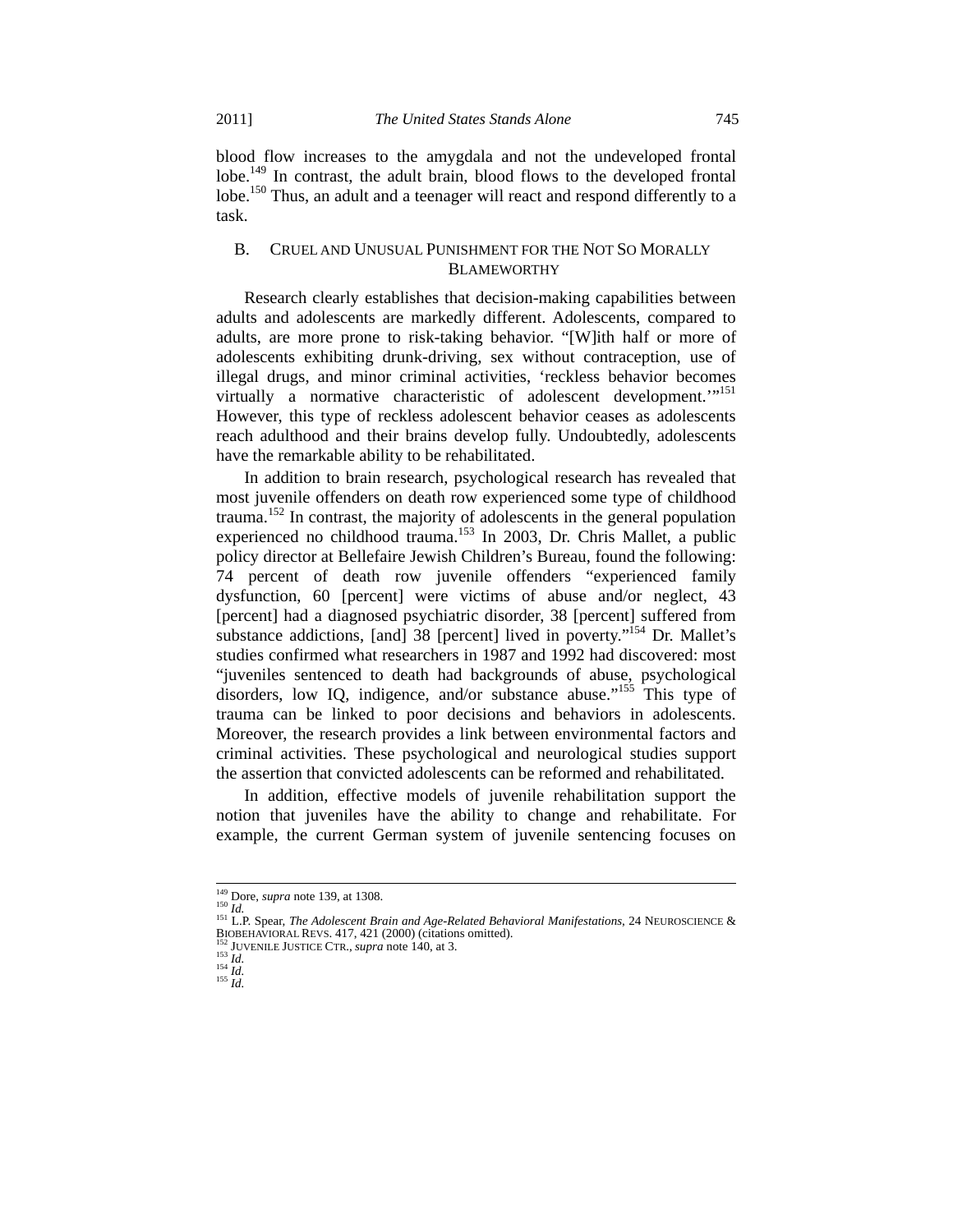rehabilitation.<sup>156</sup> Germany discontinued traditional sentencing in the 1970s and replaced it with alternative measures enumerated in its Juvenile Justice Act.<sup>157</sup> Rehabilitative alternatives to incarceration included probation, community service, and a system of fines.<sup>158</sup> The German criminal justice system focuses its efforts on educating the youth. If educational measures fail to be successful, only then is imprisonment with the possibility of parole and probation used.<sup>159</sup> Furthermore, there is no LWOP for youth offenders under the German criminal justice system.160 As a result of the innovations in the German juvenile justice system, the number of youths incarcerated in Germany decreased by more than 50 percent between 1982 and 1990.<sup>161</sup>

In the United States, several states have similarly utilized alternative approaches to incarcerating youths. For example, the Georgia Justice Project minimizes the rates of juvenile recidivism by instituting counseling, treatment, and employment and education programs.<sup>162</sup> The rate of recidivism in Georgia is around 19 percent, as compared to the national average of over 60 percent.<sup>163</sup> Nationally, the Annie E. Casey Foundation's Juvenile Detention Alternatives Initiative operates eighty sites in twentyone states and the District of Columbia.<sup>164</sup> The program encourages collaboration between justice agencies and community organizations, with the goal of preventing adolescents from falling into a life of crime.<sup>165</sup> The program is centered on rehabilitation.<sup>166</sup> Many counties that have participated in this program have experienced success in terms of decreasing their juvenile detention populations.<sup>167</sup>

The successful rehabilitative models of juvenile criminal justice, along with the recent revelations in brain and psychological research, provide support for basing sentencing decisions on individualized considerations. They also provide support for the argument that LWOP is inappropriate as applied to adolescents because of their noted ability to change and rehabilitate.

- 
- 

<sup>&</sup>lt;sup>156</sup> de La Vega & Leighton, *supra* note 29, at 1019.<br>
<sup>157</sup> *Id.*<br>
<sup>159</sup> *Id.*<br>
<sup>159</sup> *Id.*<br>
<sup>160</sup> *Id.* at 1020.<br>
<sup>161</sup> *Id.* at 1019.<br>
<sup>161</sup> *Id.* at 1019.<br>
<sup>161</sup> *Id.* at 1022.<br>
<sup>163</sup> *Id.*<br>
<sup>164</sup> *Id.* at 1023.<br>
<sup>16</sup>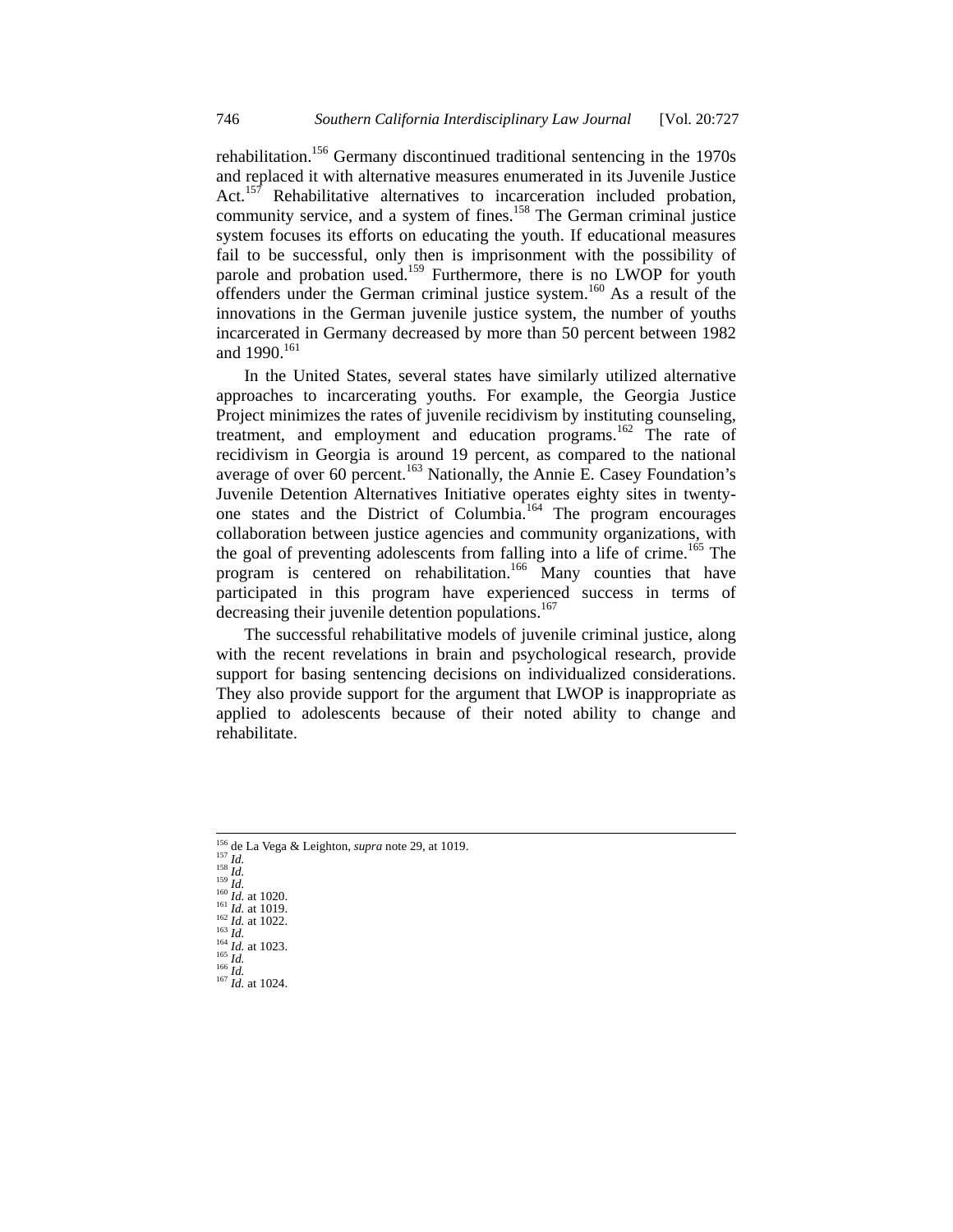#### VI. EFFORTS TO COMPORT WITH INTERNATIONAL STANDARDS

# A. STATE REFORM EFFORTS ACROSS THE UNITED STATES

Although the United States is the only nation in the world that actually imposes LWOP on child offenders, individual states are making reform efforts to comport with international laws and norms. Currently, twelve U.S. jurisdictions have prohibited or have not used this unforgiving sentence:<sup>168</sup> Alaska, Colorado, District of Columbia, Kansas, Kentucky, Maine, New Mexico, New York, Oregon, Utah, Vermont, West Virginia.<sup>169</sup> Other states that are making efforts towards eradicating juvenile LWOP sentences include Arkansas, California, Florida, Illinois, Iowa, Louisiana, Massachusetts, Michigan, Nebraska, and Washington.<sup>170</sup> Although the United States is timidly moving towards juvenile rights in the criminal setting, it should be noted that this trend is not going to have a serious impact on LWOP. If state legislation is too modest, like California's proposed bill discussed in detail below, the rising trend of imposing these sentences will trump any state reform efforts. $171$ 

#### B. CALIFORNIA'S MODEST APPROACH TOWARD JUVENILE JUSTICE

California has the third highest number of inmates serving LWOP sentences for crimes they committed as minors.<sup>172</sup> California holds about 250 inmates serving juvenile LWOP sentences.<sup>173</sup> Forty-five percent of California youths sentenced to LWOP for "murder, did not actually kill the victim."<sup>174</sup> Most of the youths were convicted of felony murder because they were involved in another felony when the murder occurred.<sup>175</sup> These adolescents are not the worst of the worst criminals. Nonetheless, California has imposed LWOP sentences on adolescents as young as fourteen years old.<sup>176</sup>

Even so, California has made cautious efforts to bring the state somewhat in line with international norms. In 2007, the California State Senate approved proposed Senate Bill 999, the Juvenile Life Without Parole Reform Act, which would have lowered juvenile LWOP sentences to

 <sup>168</sup> *Calif Senate OKs Bill on Juvenile Delinquents*, INQUIERER.NET (June 4, 2009), http://services.inquirer.net/print/print.php?article\_id=20090604-208810 [hereinafter *Calif Senate*]; Frontline, *Map Juveniles Serving Life Without Parole in the U.S.*, PBS (May 8, 2007), http://www.pbs.org/wgbh/pages/frontline/whenkidsgetlife/etc/map.html hereinafter Frontline].<br>
<sup>169</sup> Frontline, *supra* note 168.<br>
<sup>170</sup> Calif Senate, *supra* note 168.<br>
<sup>171</sup> See Infra Part VI.B-D.<br>
<sup>173</sup> Editorial, When '

http://articles.latimes.com/2009/apr/30/opinion/ed-life30.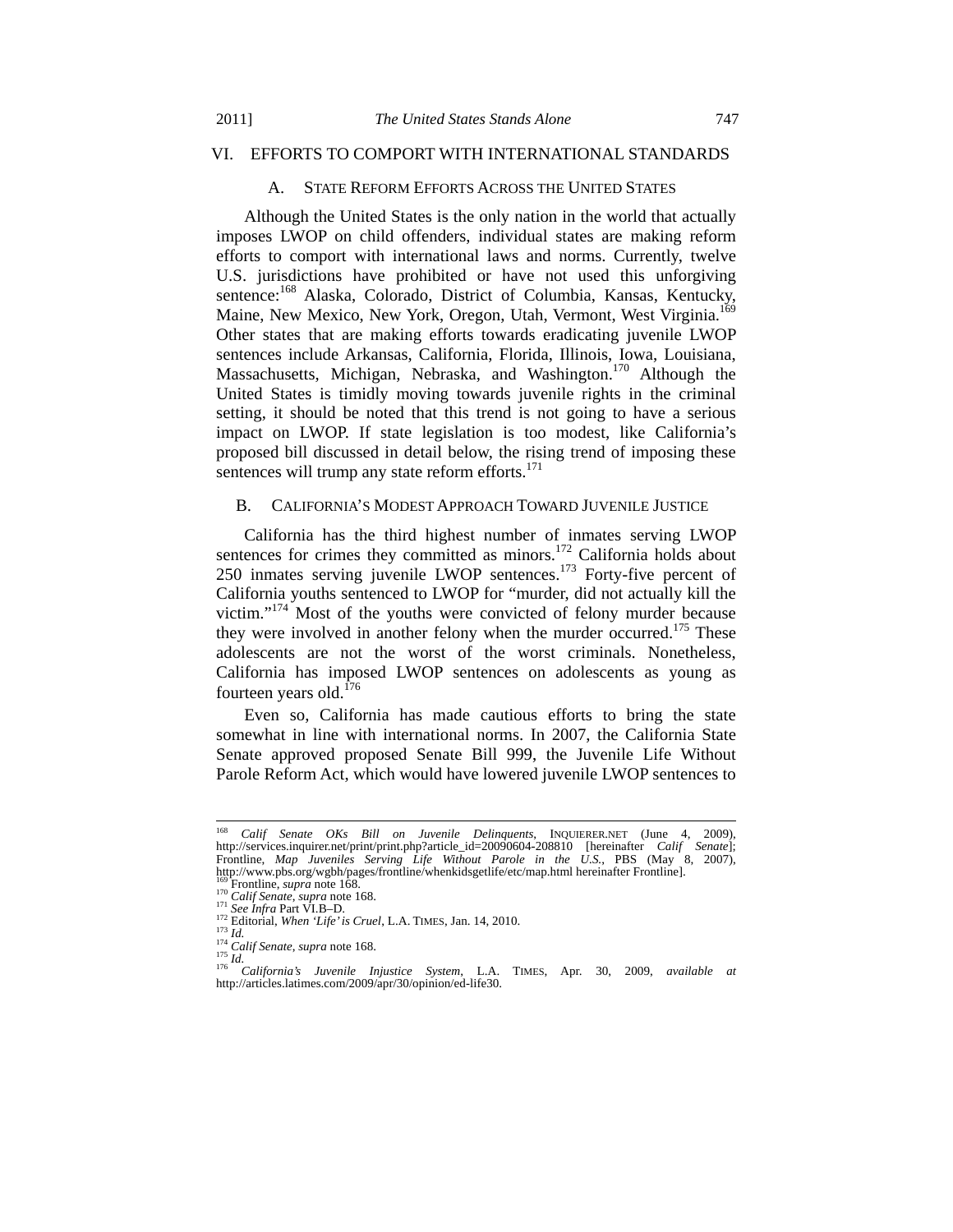a twenty-five-years-to-life sentence.<sup>177</sup> However, the Bill did not pass. Subsequently on June 4, 2009, Senate Bill 399 was introduced into the Senate. The Senate approved legislation that would have allowed judges to resentence persons sentenced to juvenile LWOP.

The 2009 Fair Sentencing for Youth Act, or California Senate Bill 399, introduced by democratic Senator Leland Yee, would have given inmates serving juvenile LWOP sentences the possibility of parole.<sup>178</sup> The Bill would have required the Board of Parole Hearings to review juvenile LWOP cases once the juvenile had served ten years, and if the juvenile satisfied certain criteria, a court could recall the original sentence and resentence the juvenile.<sup>179</sup>

The Bill was passed on a bipartisan 23-15 vote in the Senate.<sup>180</sup> While two California Assembly committees approved the Bill, it ultimately failed to pass the final Assembly vote on August 30,  $2010$ .<sup>181</sup>

Arguably, Senate Bill 399 was an extremely modest proposal; nonetheless, it was a move toward a more sound policy. Under Senator Yee's proposed legislation, a child offender would not have been able to request a new hearing until ten years after the juvenile had been sentenced.<sup>182</sup> However, the child offender would also have needed to meet three out of the following eight criteria in order to benefit from this Bill:

(A) The defendant was convicted pursuant to felony murder or aiding and abetting murder provision of laws.

(B) The defendant does not have juvenile felony adjudications for assault or other felony crimes with a significant potential for personal harm to victims prior to the offense for which the sentence is being considered for recall.

(C) The defendant committed the offense with at least one adult codefendant.

(D) Prior to the offense for which the sentence is being considered for recall, the defendant had insufficient adult support or supervision and had suffered from psychological or physical trauma, or significant stress.

(E) The defendant suffers from cognitive limitations due to mental illness, developmental disabilities, or other factors that did not constitute a defense, but influenced the defendant's involvement in

<sup>&</sup>lt;sup>177</sup> *California Takes Step to End Life Without Parole for Children*, HUMAN RIGHTS WATCH (Apr. 16, 2007), http://www.hrw.org/en/news/2007/04/16/california-takes-step-end-life-without-parole-children.<br><sup>178</sup> S.B. 399, 2009-

supra note 168.<br>
179 S.B. 399, 2009-2010 Reg. Sess. (Cal. 2009).<br>
180 Calif Senate, supra note 171.<br>
181 Editorial, *supra* note 172; What happened to Senate Bill 399?, FAIR SENTENCING FOR YOUTH,<br>
181 Editorial, *supra* n http://www.fairsentencingforyouth.org/legislation/how-sb399-will-work/ (last visited Oct. 26, 2010). 182 Editorial, *supra* note 172.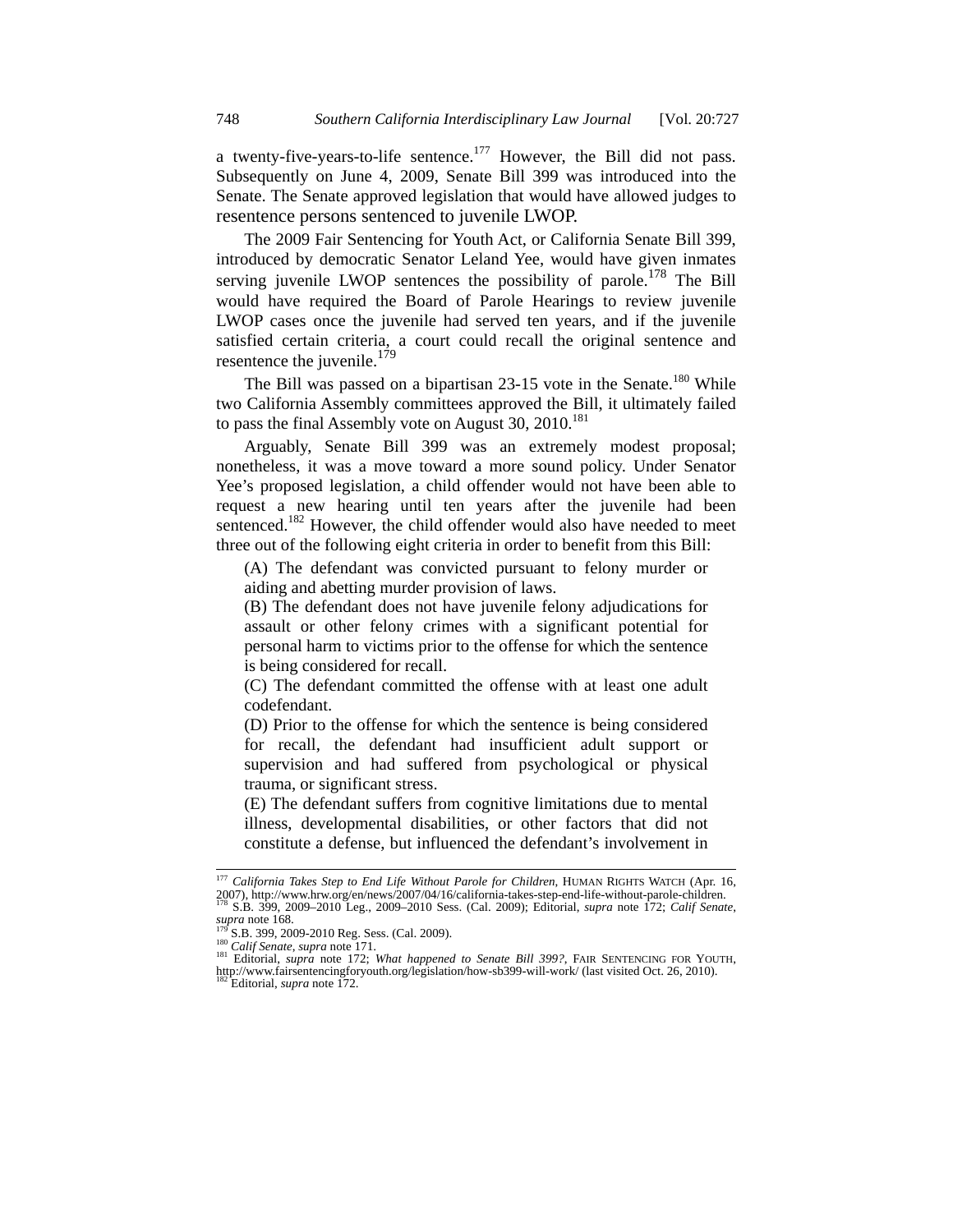the offense.

(F) The defendant has performed acts that tend to indicate rehabilitation or the potential for rehabilitation, including, but not limited to, availing himself or herself of rehabilitative educational, or vocational programs, if those programs have been available at his or her classification level and facility, using self-study for selfimprovement, or taking action that demonstrates the presence of remorse.

(G) The defendant has maintained family ties or connection with other through letter writing, calls, or visits, or has eliminated contact with individuals outside of prison who are currently involved with crime.

(H) The defendant has had no violent disciplinary violations in the last five years in which the defendant was determined to be the aggressor.<sup>183</sup>

The Bill was by no means a formula for release. For example, if a juvenile petitioned the court for a hearing, he or she must have met three of the eight criteria set forth in the Bill in order to get a resentencing hearing. If the request was granted, and the juvenile offender was given an indeterminate sentenced, the juvenile would have had the opportunity to have a parole suitability hearing after serving the minimum term of that sentence.<sup>184</sup> The parole board does not need to grant parole for the juvenile offender, especially for an inmate who has not had access to programs and rehabilitative services while in prison. California's efforts were admirable with the introduction of Senate Bill 399; in reality, the proposed legislation was only a small step toward compliance with international norms on human rights. $185$ 

# C. PAROLE FOR JUVENILES SERVING LWOP SENTENCES

A discussion of the parole process is helpful in understanding the point argued above in Part VI.B*.* The parole process is so long and drawn out that it does not actually guarantee freedom for many. Being granted the opportunity for parole does not guarantee that an individual will be granted parole, especially in the indeterminate sentencing realm—seen often in murder cases.<sup>186</sup> Thus, if a juvenile serving an LWOP sentence is granted the opportunity for parole

 <sup>183</sup> S.B. 399, 2009–2010 Leg., 2009–2010 Sess. (Cal. 2009). 184 W. David Ball, *Heinous, Atrocious, and Cruel: Apprendi, Indeterminate Sentencing, and the Meaning of Punishment*, 109 COLUM. L. REV. 893, 912 n.97 (2009) (explaining that the minimum eligible parole release date. MPRD is what the prisoner must serve before his parole hearing; merely serving it does not mean that the parole board will find the prisoner suitable).<br><sup>185</sup> See infra Parts V.C–D for a discussion on the California parole process.<br><sup>186</sup> Steve Disharoon, *California's Broken Parole System: Fla* 

*Threaten the Rights of Prisoners*, 44 U.S.F. L. REV. 177, 179 (2009).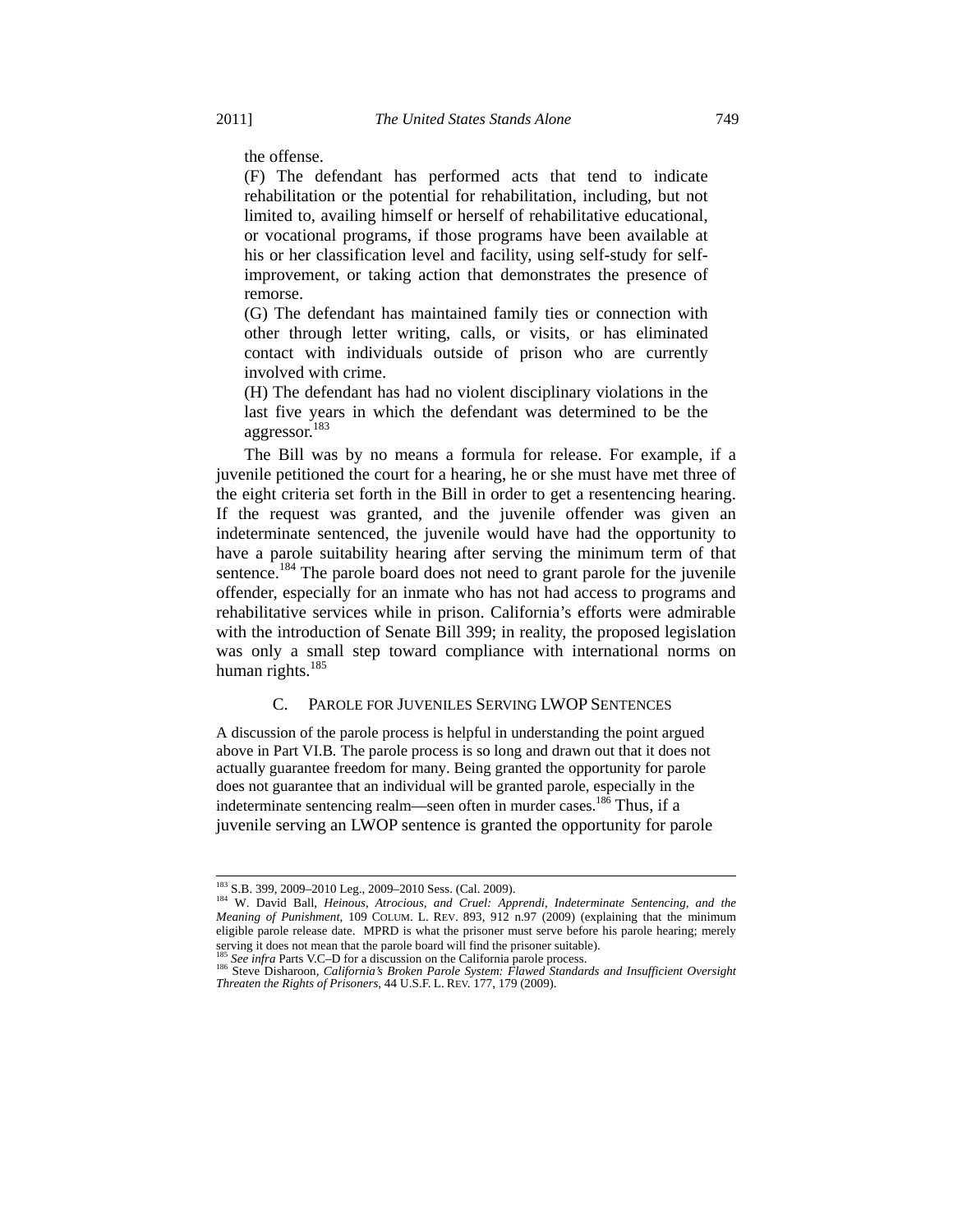after a new law such as the one proposed by Senate Bill 399 is passed, the juvenile's sentence will most likely be reduced to an indeterminate one.

When an inmate is given an indeterminate sentence in California, the Board of Parole Hearings ("BPH") is charged with determining when, and if, the inmate is released.<sup>187</sup> If, in the rare instance, the BPH finds an inmate suitable for parole, the BPH will set a release date.<sup>188</sup> The BPH is comprised of commissioners, a majority of who have backgrounds in law enforcement or military service.<sup>189</sup> Arguably, their backgrounds make them less inclined to find inmates suitable for parole, especially those inmates who have not gone through prison programs or been rehabilitated. Adolescents with LWOP sentences are at the bottom of the waiting list for programs.190

### D. THE EFFECT OF CALIFORNIA'S TOUGH-ON-CRIME POLITICS ON PAROLE

It is rare for the BPH to find inmates suitable for parole.<sup>191</sup> The Board may not even grant parole to inmates who are suitable, making it almost impossible for inmates serving juvenile LWOP sentences—who had virtually no opportunity to go through a prison program—to be found suitable for parole. Ronald Hayward's case illustrates how difficult it is to be granted parole even with an excellent institutional record.<sup>192</sup> Hayward spent twenty-seven years in prison before he was granted parole.<sup>193</sup> On December 15, 1978, after a motorcycle gang member allegedly assaulted and attempted to rape his girlfriend, Hayward fought and stabbed the motorcycle gang member to death.<sup>194</sup> Hayward was convicted of seconddegree murder and sentenced to fifteen-years-to-life.<sup>195</sup> While in prison, Hayward obtained his GED and had an exceptional vocational record.<sup>196</sup> He avoided major disciplinary actions for over twenty years and avoided minor disciplinary actions for over ten years.<sup>197</sup> He led prison tours, remained drug and alcohol free, received positive psychological evaluations, and made solid parole plans for his release.<sup>198</sup> Despite Hayward's exceptional programming and institutional behavior, he was denied parole a total of eleven times.<sup>199</sup> While the BPH did granted Hayward parole twice, then

<sup>&</sup>lt;sup>187</sup> *Id.*<br>
<sup>188</sup> CAL. PENAL CODE § 3041 (Deering 2011). *See generally* CAL. CODE REGS. tit. 15, §§ 2232–38,<br>
2245–2273, 2280–2292, 2400–2411, 2420–2429.1, 2430–2439.1 (2010).<br>
<sup>199</sup> Disharoon, *supra* note 186, at 179.<br>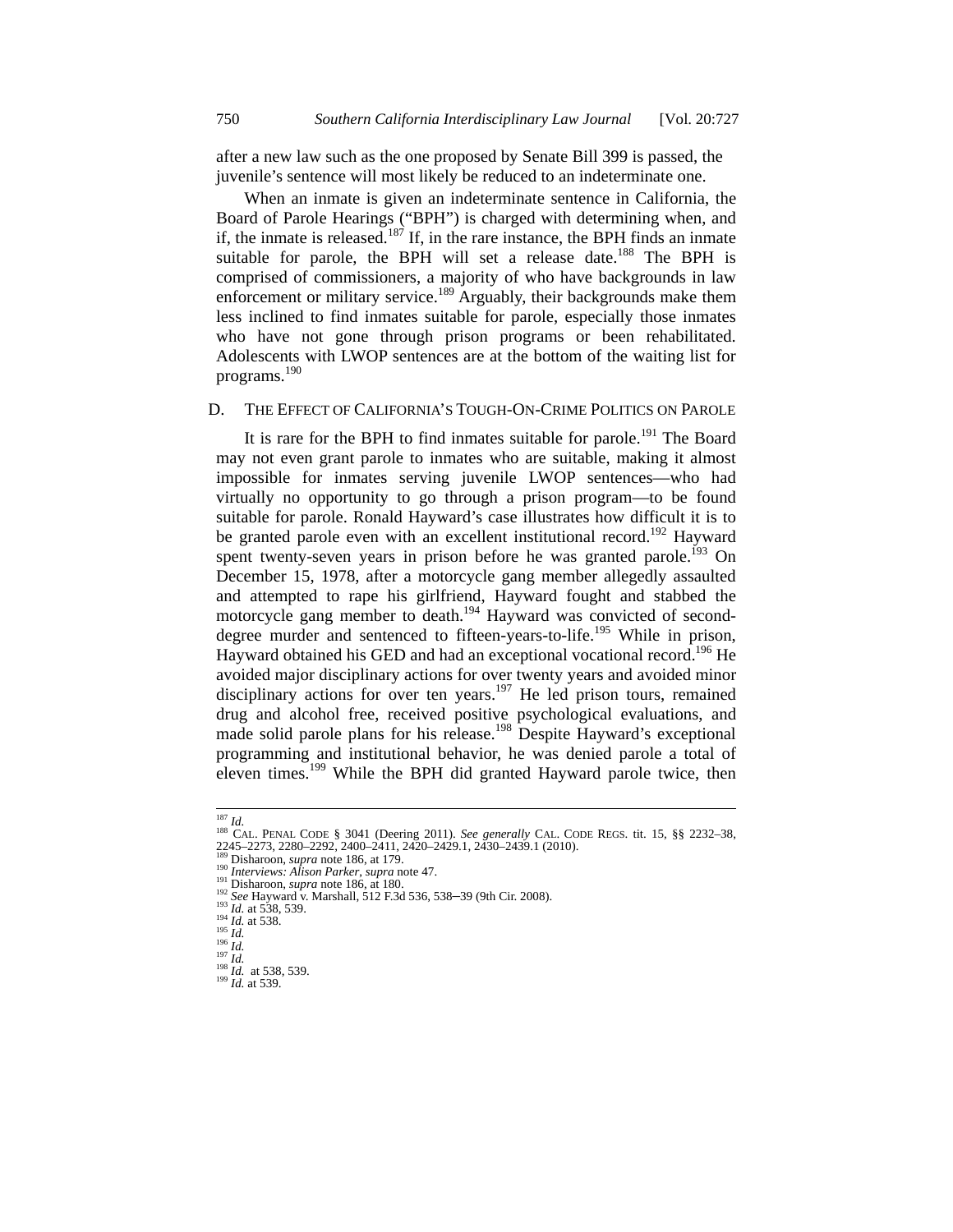California Governor Gray Davis reversed the BPH's decision on both occasions.200 Hayward filed a state habeas corpus petition in November, 2003 and was denied by all state-level courts.<sup>201</sup> Subsequently, Hayward filed a federal habeas corpus petition that was denied by the district court.<sup>202</sup> Finally, the Ninth Circuit reversed, stating "no evidence in the record supports a determination that Hayward's release would unreasonably endanger public safety."<sup>203</sup> He was finally granted parole twenty-seven years later, at the age of sixty-four.204

As illustrated in *Hayward*, the Governor's veto power presents another obstacle to parole. California Proposition 89, passed in 1988, grants the governor this authority.205 If the BPH or courts find an inmate suitable for parole in California, the governor is permitted to affirm, revise, or reverse the decision.206 In the landmark case *In re Lawrence*, Sandra Lawrence was granted parole by the BPH four times, only to face gubernatorial reversals.207 Governors Pete Wilson, Gray Davis, and Arnold Schwarzenegger, all of whom were presented with the BPH's recommendations, reversed every grant of parole.<sup>208</sup> It was only after Lawrence went through the state habeas process that she was finally granted parole by the second district court of appeal.<sup>209</sup> After the attorney general appealed to the California Supreme Court, the court granted certiorari and affirmed the lower court's decision, holding that the proper standard of review for parole suitability decisions is "whether 'some evidence' supports the conclusion that the inmate is unsuitable for parole because he or she currently is dangerous."<sup>210</sup>

Certainly, *Lawrence* made an impact on parole decisions after 2008. However, the gubernatorial body, with its authority to reverse the BPH's decisions, remains a roadblock on the road to freedom. For example,

<sup>&</sup>lt;sup>200</sup> Id. at 540. During Governor Gray Davis's reign in office, he essentially had a blanket policy of no parole for inmates who were convicted of murder. *Governor's No Parole Policy Challenged in L.A. Superior Court*, ACLU OF S. CAL. (May 29, 2001), http://www.aclu-sc.org/releases/view/100162. When interviewed by the Los Angeles Times about the possibility of parole for convicted murderers, Governor Davis stated, "If you take someone else's life, forget it." *Id.* In 1999, the Board of Prison Terms held around 2000 parole suitability hearings for inmates serving life terms. *Id.* Only sixteen inmates were found suitable and Governor Davis reversed all sixteen decisions. *Id.* In 2000, in a similar situation, the Board found nineteen inmates suitable for parole. *Id.* Governor Davis reversed every decision except for one. *Id. See also* Joey Hipolito, In re Lawrence*: Preserving the Possibility of Parole for California Prisoners*, 97 CALIF. L. REV. 1887 (2009).<br><sup>201</sup> *Hayward*, 512 F.3d at 539, 540—41. Habeas Corpus is a remedy to challenge the propriety of

proceedings before the parole board. *In re* Streeter, 423 P.2d 976, 977 (Cal. 1967).<br><sup>202</sup> Hayward, 512 F.3d. at 541.<br><sup>203</sup> Id. at 544.<br><sup>204</sup> Id. at 538.<br><sup>205</sup> CAL. CONST. art. V, § 8(b).<br><sup>205</sup> Disharoon, *supra* note 18

<sup>&</sup>lt;sup>207</sup> In re Lawrence 190 P.3d 535, 538 (Cal. 2008) (approving the Ninth Circuit Court of Appeals decision in Biggs v. Terhune 336 F.3d 910 (9th Cir. 2003)). *In re Lawrence* is also a federal landmark case in the Parole process.<br> $^{208}$  *Id.* at 543.

*Ia.* at 538.<br><sup>209</sup> *Id.* at 538.<br><sup>210</sup> *Id.* at 539.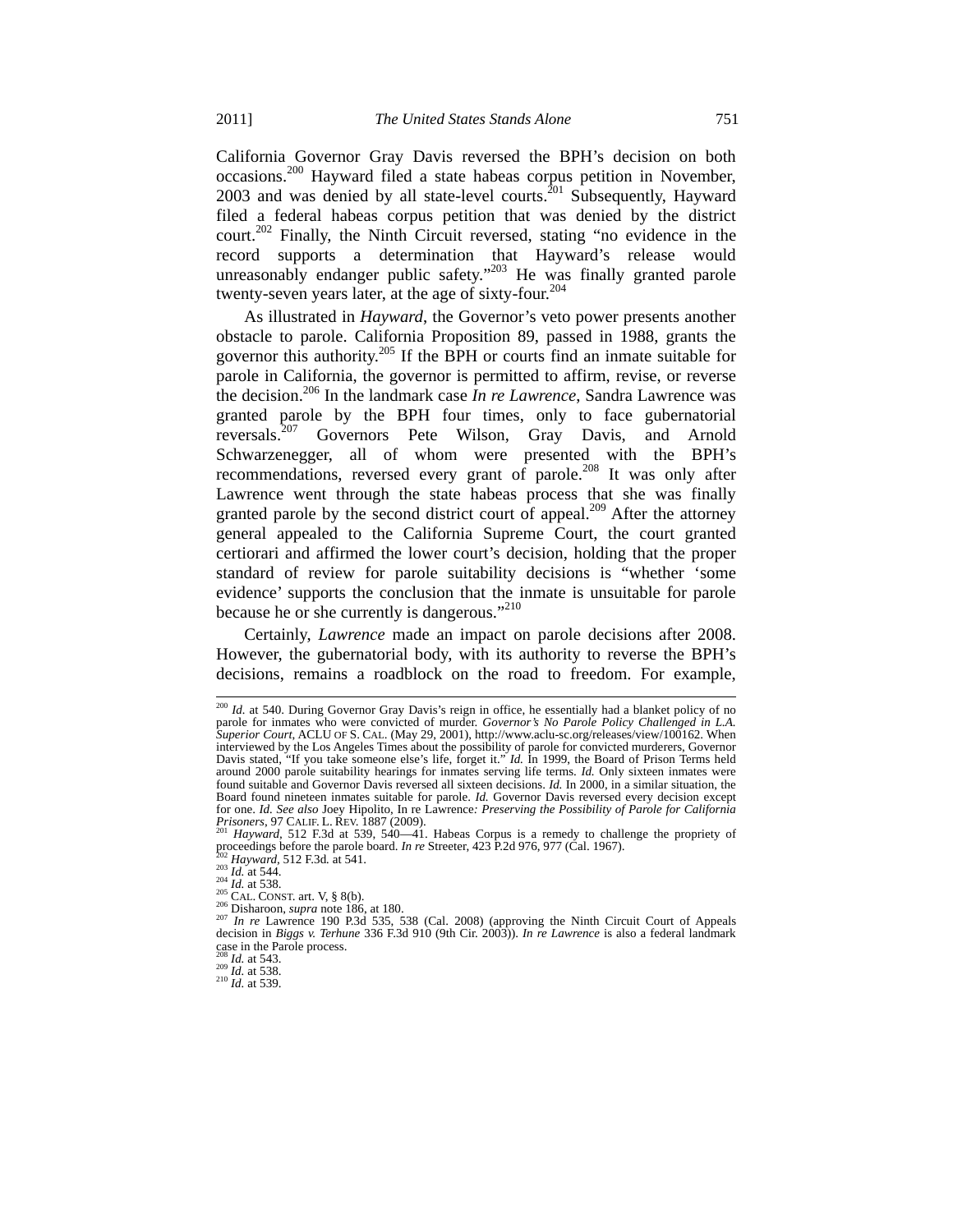California's former Governor, Arnold Schwarzenegger, was considered to have a more lenient policy when it came to granting parole for inmates convicted of murder; but, it was by no means a liberal policy.<sup>211</sup> In the first place, the Parole Board grants relatively few dates. Of these dates, California allows its governors to review the Board's decisions; most grants of parole are reversed after review by the gubernatorial body.<sup>212</sup> Although, an inmate may file a petition for writ of habeas corpus in state and federal court challenging the Governor's reversal, the process could take many years. The habeas statute requires a state prisoner to exhaust state remedies prior to filing a federal habeas petition.<sup>213</sup> If the initial habeas petition is denied, the state prisoner must complete the state's appellate review process if the inmate wishes to file a federal habeas petition.<sup>214</sup>

In view of the parole process, even if a bill like California Senate Bill 399 is approved and passed into legislation, there is no guarantee that an inmate serving an LWOP sentence will ever get released on parole. Thus, as mentioned above, the state trend towards international standards of juvenile justice will have no significant impact in the United States unless there is an absolute bar on the imposition of these cruel and inhuman sentences on adolescents.

#### VII. CONCLUSION

Vengeance is all that is gained by condemning a child to LWOP; it is sentencing a child to die in prison. Indeed, a majority of juvenile offenders who end up serving LWOP sentences have been involved in serious, violent crimes. Thus, the purpose of this Note is not to argue that the crimes committed by juvenile offenders do not warrant any punishment, nor is this Note advocating for the immediate release of juvenile offenders who are currently serving LWOP sentences. Rather, this note advocates that because LWOP sentences are excessive when imposed on juvenile offenders, juveniles should at least be afforded an opportunity for a parole hearing to determine whether they can be safely released to the community.

This Note provided three main points in support for the contention that juveniles should not be given LWOP sentences: (1) the sentence does not comport with the laws of civilized nations; (2) juvenile LWOP is at odds with the U.S. Supreme Court opinions; and (3) juveniles have the greatest potential to rehabilitate into productive citizens. Moreover, with the decline of the crack cocaine industry and the increasing difficultly for youth to

 <sup>211</sup> *See* Harriet Chiang, *Governor Paroles Killer—Apparent New Policy: Schwarzenegger, Unlike Davis, Heeds Judgment of Board*, S.F. CHRON., Nov. 22, 2003, at A1.<br><sup>212</sup> *See* Michael Rothfeld, *Is This Paroled Killer Still a Threat?*, L.A. TIMES, July 13, 2008, at A1.<br><sup>213</sup> 28 U.S.C. §§ 2254(b)(1), (c) (2006).<br><sup>214</sup> Wood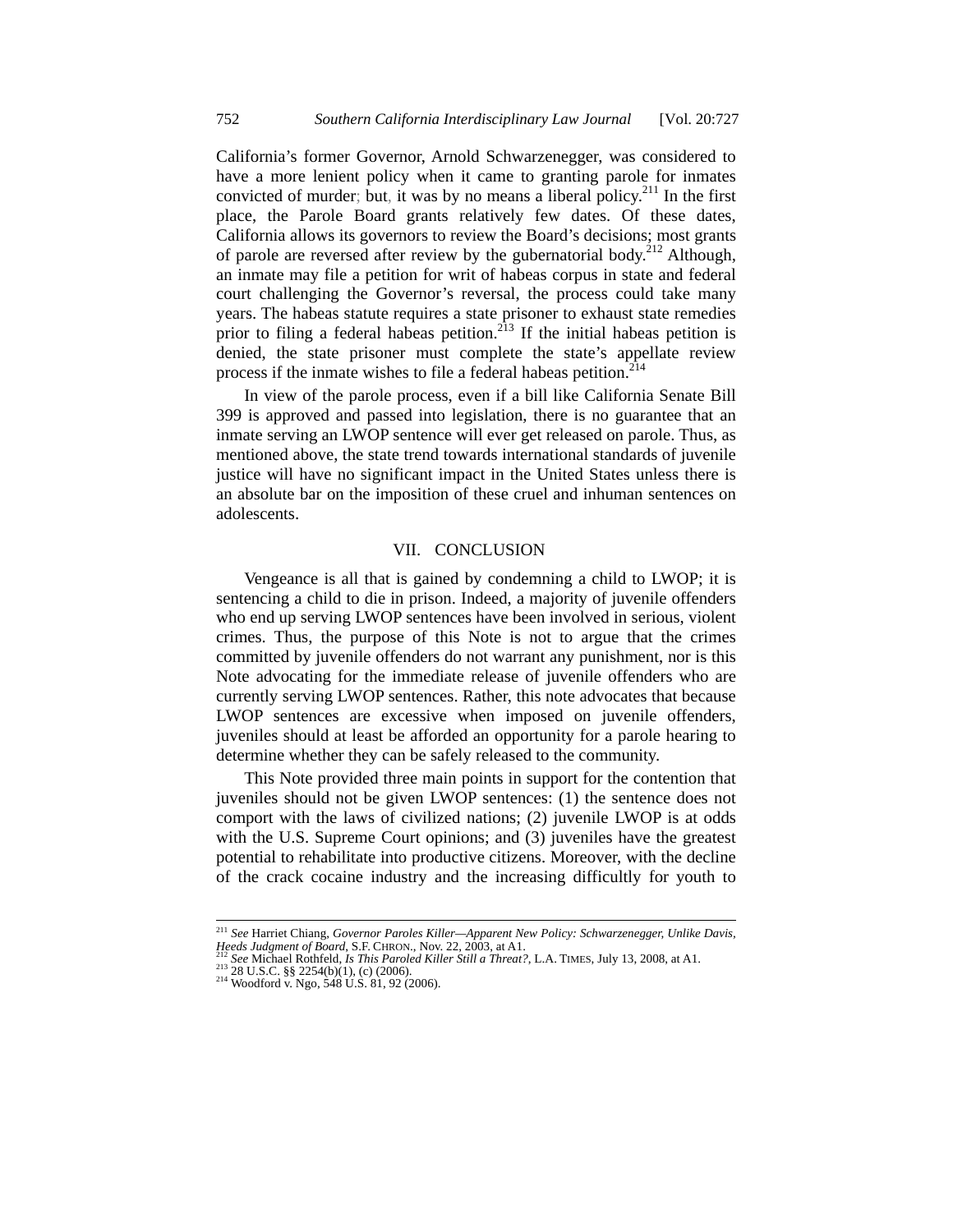access firearms, the changes that were put in place to combat the influx of juvenile crimes are no longer necessary or appropriate today.

Customary international law acknowledges that children cannot be categorized as adult offenders because their lack of psychological development impairs reasoning and moral judgment.<sup>215</sup> The trend of proscribing juvenile LWOP sentences—a customary international norm highlights the fact that the United States' practice is questionable and looked upon with disapproval. Further, the consensus reflected in the international treaties and laws, is telling: sentencing juvenile offenders to life in prison without the possibility of parole is cruel and unusual punishment that should be prohibited by the Eighth Amendment. Every juvenile should be afforded the opportunity of a parole hearing given his or her remarkable ability to rehabilitate.

The fact that the United States is the only known country that currently practices this sentencing on juvenile offenders is noteworthy. The United States imposes these disproportionately harsh sentences on minors despite the fact there is a widespread public sentiment against it. As our judicial system is based on principles of fairness and justice, the greatest punishment should not be imposed on those who are not the most blameworthy.<sup>216</sup> Even if the U.S. Supreme Court does not find that juvenile LWOP sentences falls within the ambit of cruel and unusual punishment under the Eighth Amendment of the U.S. Constitution, U.S. lawmakers should note the differences in adolescent brains as explained in *Roper v. Simmons*. Locking up child offenders for LWOP when they have the greatest capacity for rehabilitation is not sound policy. Thus, the U.S. Congress and state legislatures should consider abiding by the provisions in the CRC, as juveniles are less morally culpable for their actions and are more receptive to change.

In addition, lawmakers should keep in mind when enacting legislation that inmates serving juvenile LWOP sentences never have a chance to rehabilitate because they are essentially at the bottom of the totem pole for access to programs. As discussed above, bills, such as California Senate Bill 399, can be too modest and may not make a significant impact in our juvenile criminal justice system. Because of the lengthy parole process, inmates serving juvenile LWOP sentences that are given the opportunity for parole by means of new legislation still may never see freedom. Therefore, it is important to note that bills enacted to counteract the harsh juvenile

 <sup>215</sup> *See* Roper v. Simmons, 543 U.S. 551, 569–575 (2005) (discussing the difference between juvenile and adult offenders, noting that the differences are "too marked and well understood").<br><sup>216</sup> *See id.* at 570 ("The susceptibility of juveniles to immature and irresponsible behavior means 'their

irresponsible conduct is not as morally reprehensible as that of an adult.'"). *See, e.g.,* Thompson v. Oklahoma, 487 U.S. 815, 835 (1988). ("The reasons why juveniles are not trusted with the privileges and responsibilities of an adult also explain why their irresponsible conduct is not as morally reprehensible as that of an adult.").